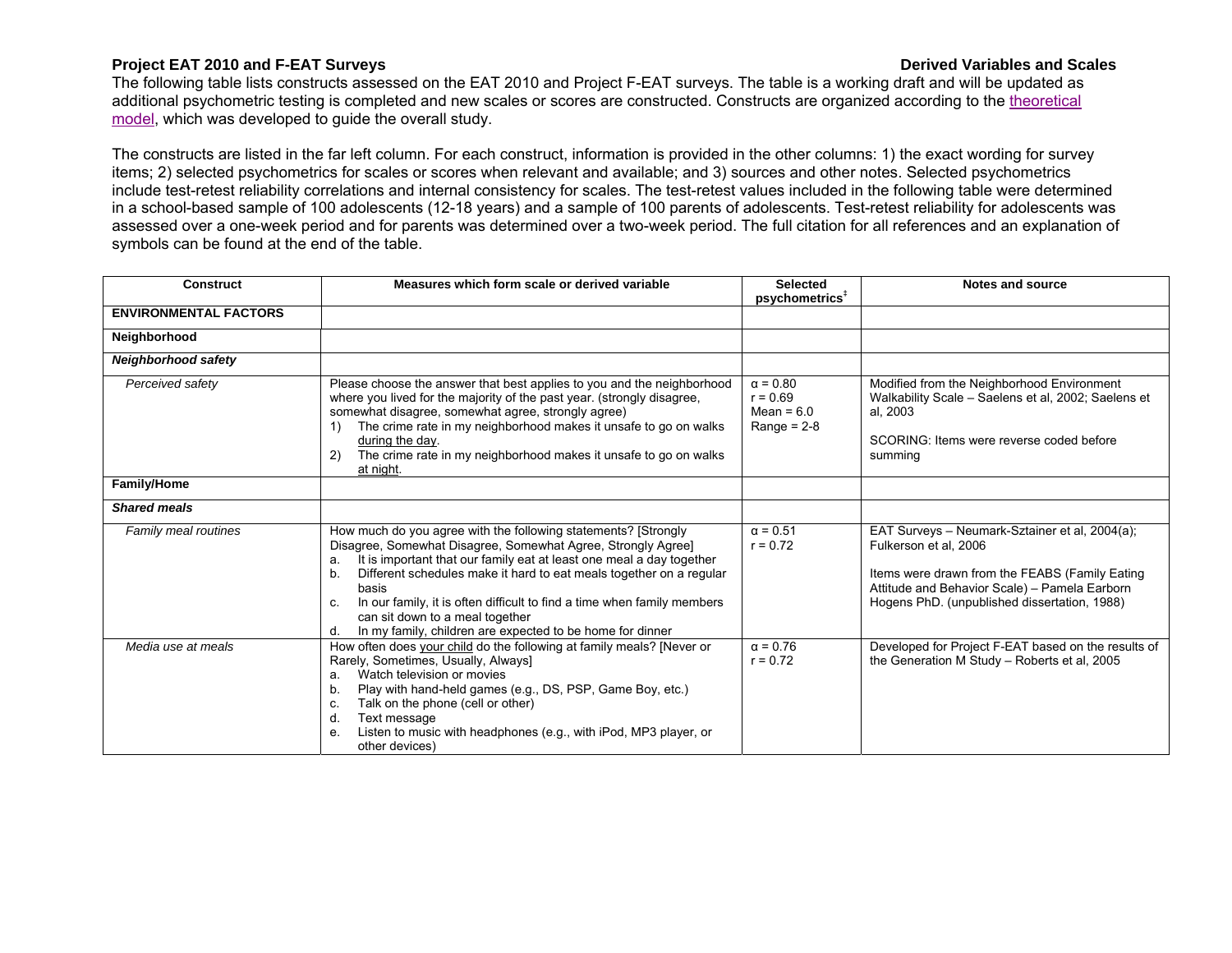| <b>Construct</b>                                   | Measures which form scale or derived variable                                                                                                                                                                                                                                                                                                                                                                                                                                                                                                                                                                                                                                                                                                                                                                                                                    | <b>Selected</b>                                                                                                                   | Notes and source                                                                                                 |
|----------------------------------------------------|------------------------------------------------------------------------------------------------------------------------------------------------------------------------------------------------------------------------------------------------------------------------------------------------------------------------------------------------------------------------------------------------------------------------------------------------------------------------------------------------------------------------------------------------------------------------------------------------------------------------------------------------------------------------------------------------------------------------------------------------------------------------------------------------------------------------------------------------------------------|-----------------------------------------------------------------------------------------------------------------------------------|------------------------------------------------------------------------------------------------------------------|
|                                                    |                                                                                                                                                                                                                                                                                                                                                                                                                                                                                                                                                                                                                                                                                                                                                                                                                                                                  | psychometrics <sup>#</sup>                                                                                                        |                                                                                                                  |
| Foods served at meals                              | Think about a typical family dinner at your home<br>We never eat family dinners (If true, check the box to the left and<br>skip to Question 16) [Never or rarely, Sometimes, Usually, Always]<br>Is a green salad served?<br>а.<br>Are vegetables other than potatoes served?<br>b.<br>Is 100% fruit juice served?<br>c.<br>Is fruit (not including juice) served?<br>d.<br>Is milk served?<br>e.<br>Are sugar-sweetened beverages (soda pop, kool-aid, etc.) served?                                                                                                                                                                                                                                                                                                                                                                                            | $\alpha = 0.54$<br>$r = 0.81$                                                                                                     | Adapted from the Healthy Home Offerings via the<br>Mealtime Environment (HOME) Survey - Fulkerson<br>et al. 2010 |
| Food availability/food security                    |                                                                                                                                                                                                                                                                                                                                                                                                                                                                                                                                                                                                                                                                                                                                                                                                                                                                  |                                                                                                                                   |                                                                                                                  |
| Healthy home food availability                     | How often are the following true? [Never, Sometimes, Usually, Always]<br>Fruits and vegetables are available in my home.<br>a.<br>Vegetables are served at dinner in my home.<br>b.<br>I have fruit juice in my home.<br>c.<br>Milk is served at meals at my home.<br>d.<br>Whole wheat bread is available in my home.<br>e.                                                                                                                                                                                                                                                                                                                                                                                                                                                                                                                                     | $\alpha = 0.62$<br>$r = 0.76$<br>Mean = $14.7$<br>Range = $5-20$                                                                  |                                                                                                                  |
| Fruit and vegetable availability/<br>accessibility | How often are the following true? [Never, Sometimes, Usually, Always]<br>In my home, there are cut-up vegetables in the fridge for me to eat.<br>a.<br>In my home, there is fresh fruit on the counter, table, or somewhere<br>b.<br>where I can easily get it.<br>Fruits and vegetables are available in my home.<br>с.<br>Vegetables are served at dinner in my home.<br>d.<br>I have fruit juice in my home.<br>е.                                                                                                                                                                                                                                                                                                                                                                                                                                            | $\alpha = 0.73$<br>$r = 0.71$<br>Mean = $14.7$<br>Range = $5-20$                                                                  |                                                                                                                  |
| Unhealthy home food availability                   | How often are the following true? [Never, Sometimes, Usually, Always]<br>I have "junk food" in my home.<br>а.<br>Potato chips or other salty snacks are available in my home.<br>b.<br>Chocolate or other candy is available in my home.<br>c.<br>d.<br>Soda pop is available in my home.                                                                                                                                                                                                                                                                                                                                                                                                                                                                                                                                                                        | $\alpha = 0.79$<br>$r = 0.65$<br>Mean = $10.1$<br>Range = $4-16$                                                                  |                                                                                                                  |
| Household food security                            | Please indicate how often each statement was true for your household in<br>the last 12 months: [Often true, Sometimes true, Never true]<br>The food that we bought just didn't last, and we didn't have money<br>a.<br>to get more<br>We couldn't afford to eat balanced meals<br>b.<br>In the last 12 months, did you or other adults in your household ever cut<br>the size of your meals or skip meals because there wasn't enough<br>money for food?<br>a. No<br>Yes, only 1 or 2 months/<br>b.<br>Yes, some months but not every month<br>c.<br>Yes, almost every month<br>d.<br>In the last 12 months, did you ever eat less than you felt you should<br>because there wasn't enough money for food? [No/Yes/Don't know]<br>In the last 12 months, were you ever hungry but didn't eat because there<br>was not enough money for food? [No/Yes/Don't know] | $r = 0.77$<br>Score po (low or<br>very low food<br>security score) =<br>90%<br>Score po (very<br>low food security<br>score): 91% | Blumberg et al, 1999                                                                                             |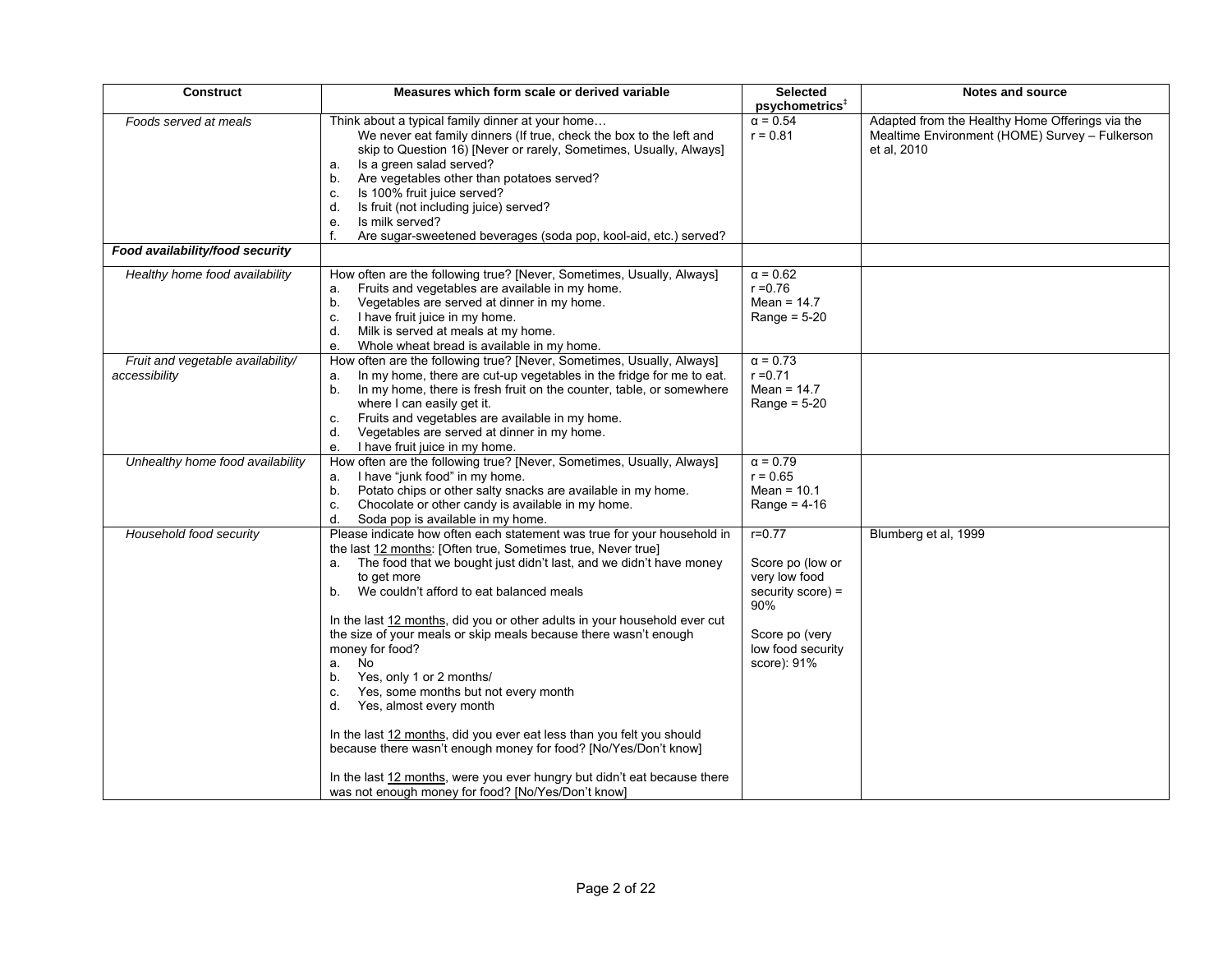| <b>Construct</b>                   | Measures which form scale or derived variable                                                                                                                                                                                                                                                                                                                                                                                                                                                                                                                                                                                                                                                                                                                                                                                                                                                                                                                                                                                | <b>Selected</b><br>psychometrics <sup>#</sup>                                                                                               | <b>Notes and source</b>                                                                   |
|------------------------------------|------------------------------------------------------------------------------------------------------------------------------------------------------------------------------------------------------------------------------------------------------------------------------------------------------------------------------------------------------------------------------------------------------------------------------------------------------------------------------------------------------------------------------------------------------------------------------------------------------------------------------------------------------------------------------------------------------------------------------------------------------------------------------------------------------------------------------------------------------------------------------------------------------------------------------------------------------------------------------------------------------------------------------|---------------------------------------------------------------------------------------------------------------------------------------------|-------------------------------------------------------------------------------------------|
| Perceptions of food cost & quality | How much do you agree with the following statements? [Strongly<br>Disagree, Disagree, Agree, Strongly Agree]<br>I don't buy many fruits because they cost too much<br>a)<br>I don't buy many vegetables because they cost too much<br>b)<br>At the store where I buy my groceries, the variety of fresh fruits and<br>C)<br>vegetables is limited<br>At the store where I buy my groceries, the condition of fruits and<br>d)<br>vegetables is poor                                                                                                                                                                                                                                                                                                                                                                                                                                                                                                                                                                          | $\alpha = 0.79$<br>$r = 0.59$                                                                                                               | Nepean Kids Growing Up Parent Questionnaire -<br>Campbell et al, 2007                     |
| <b>Weight culture</b>              |                                                                                                                                                                                                                                                                                                                                                                                                                                                                                                                                                                                                                                                                                                                                                                                                                                                                                                                                                                                                                              |                                                                                                                                             |                                                                                           |
| Food controlling practices         | How much do you agree with the following statements? [Disagree,<br>Slightly disagree, Slightly agree, Agree]<br>My child should always eat all of the food on his/her plate<br>a.<br>I have to be especially careful to make sure my child eats enough<br>b.<br>If my child says "I'm not hungry", I try to get him/her to eat anyway<br>C.<br>If I did not guide or regulate my child's eating, my child would eat<br>d.<br>much less than he/she should<br>I have to be sure that my child does not eat too many high fat foods<br>е.<br>I have to be sure that my child does not eat too many sweets<br>(candy, ice cream, cake, or pastries)<br>I have to be sure that my child does not eat too much of his/her<br>g.<br>favorite foods<br>If I did not guide or regulate my child's eating, he/she would eat too<br>h.<br>much of his/her favorite foods<br>I intentionally keep some foods out of my child's reach<br>Ι.<br>If I did not guide or regulate my child's eating, he/she would eat too<br>many junk foods | Scale a-j<br>(feeding):<br>$\alpha = 0.83$<br>Scale a-d<br>(pressure):<br>$\alpha = 0.70$<br>Scale e-j<br>(restriction):<br>$\alpha = 0.86$ | Adapted from Birch's Child Feeding Questionnaire -<br>Birch et al, 2001; Kaur et al, 2006 |
| Parent weight concern              | My mother (father) diets to lose weight or keep from gaining weight? [Not<br>at all, A little bit, Somewhat, Very much]<br>My mother (father) encourages me to diet to control my weight. [Not at<br>all, A little bit, Somewhat, Very much]                                                                                                                                                                                                                                                                                                                                                                                                                                                                                                                                                                                                                                                                                                                                                                                 | $\alpha = 0.68$<br>$r = 0.53$<br>Mean = $6.9$<br>Range = $4-16$                                                                             |                                                                                           |
| Mother's weight concern            | My mother diets to lose weight or keep from gaining weight? [Not at all, A<br>little bit, Somewhat, Very much]<br>My mother encourages me to diet to control my weight. [Not at all, A little<br>bit, Somewhat, Very much]                                                                                                                                                                                                                                                                                                                                                                                                                                                                                                                                                                                                                                                                                                                                                                                                   | $\alpha = 0.52$<br>$r = 0.66$<br>Mean = $3.7$<br>Range = $2-8$                                                                              |                                                                                           |
| Father's weight concern            | My father diets to lose weight or keep from gaining weight? [Not at all, A<br>little bit, Somewhat, Very much]<br>My father encourages me to diet to control my weight. [Not at all, A little<br>bit, Somewhat, Very much]                                                                                                                                                                                                                                                                                                                                                                                                                                                                                                                                                                                                                                                                                                                                                                                                   | $\alpha = 0.64$<br>$r = 0.46$<br>Mean = $3.1$<br>Range = $2-8$                                                                              |                                                                                           |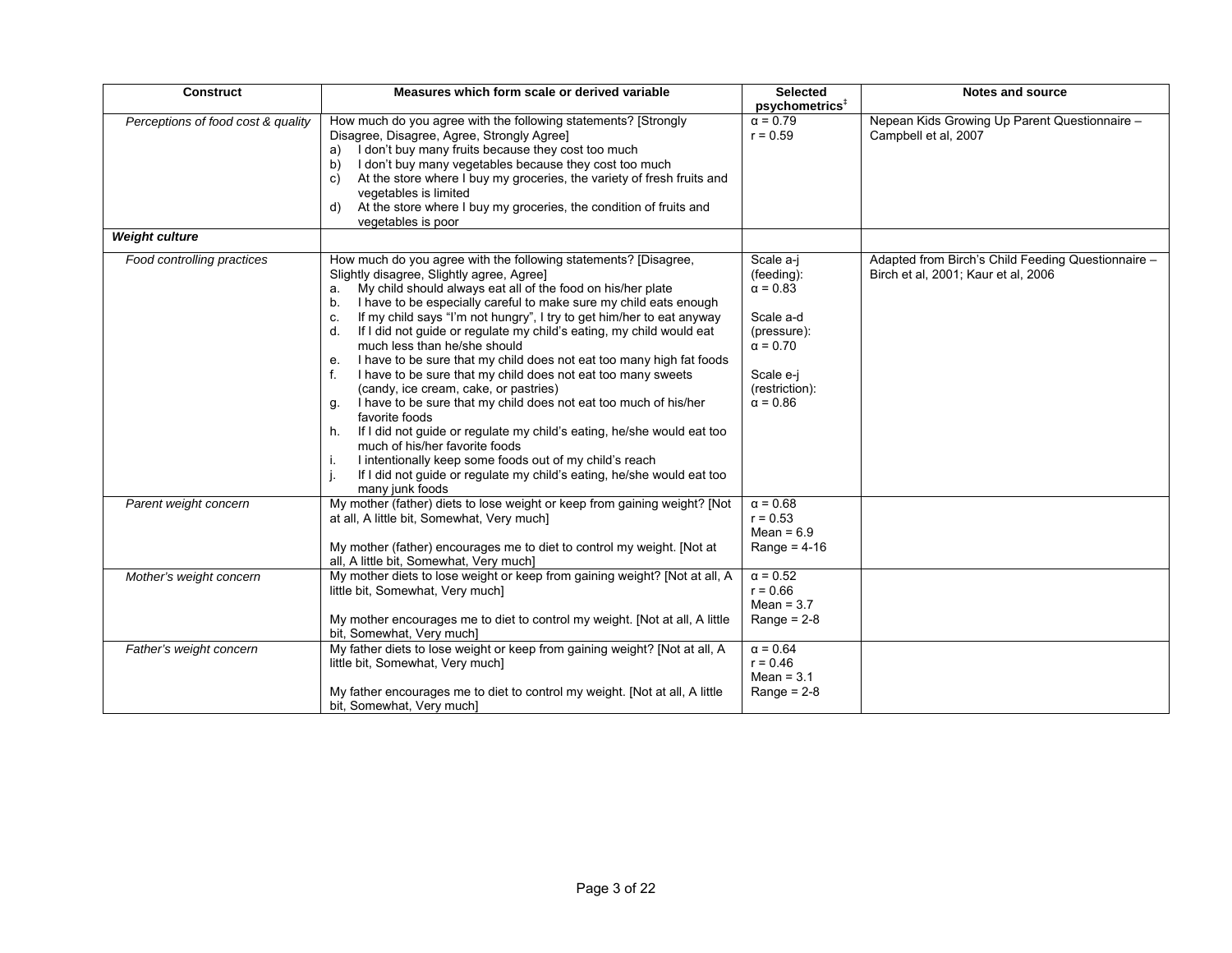| <b>Construct</b>             | Measures which form scale or derived variable                                                                                                                                                                                                                                                                                                                                                                                | <b>Selected</b><br>psychometrics <sup>#</sup>                   | <b>Notes and source</b>                                                     |
|------------------------------|------------------------------------------------------------------------------------------------------------------------------------------------------------------------------------------------------------------------------------------------------------------------------------------------------------------------------------------------------------------------------------------------------------------------------|-----------------------------------------------------------------|-----------------------------------------------------------------------------|
| Parent weight talk/concern   | My mother (father) diets to lose weight or keep from gaining weight? [Not<br>at all, A little bit, Somewhat, Very much]<br>My mother (father) encourages me to diet to control my weight. [Not at<br>all, A little bit, Somewhat, Very much]<br>My mother (father) talks about her (his) weight. [Not at all, A little bit,<br>Somewhat, Very much]<br>My mother (father) makes comments about other people's weight. Not at | $\alpha = 0.75$<br>$r = N/A$<br>Mean = $13.5$<br>Range = $8-32$ |                                                                             |
|                              | all, A little bit, Somewhat, Very much]                                                                                                                                                                                                                                                                                                                                                                                      |                                                                 |                                                                             |
| Mother's weight talk/concern | My mother diets to lose weight or keep from gaining weight? [Not at all, A<br>little bit, Somewhat, Very much]<br>My mother encourages me to diet to control my weight. [Not at all, A little<br>bit, Somewhat, Very much]<br>My mother talks about her weight. [Not at all, A little bit, Somewhat, Very<br>much]                                                                                                           | $\alpha = 0.65$<br>$r = N/A$<br>Mean = $7.2$<br>Range = $4-16$  |                                                                             |
|                              | My mother makes comments about other people's weight. Not at all, A<br>little bit, Somewhat, Very much]                                                                                                                                                                                                                                                                                                                      |                                                                 |                                                                             |
| Father's weight talk/concern | My father diets to lose weight or keep from gaining weight? [Not at all, A<br>little bit, Somewhat, Very much]<br>My father encourages me to diet to control my weight. [Not at all, A little<br>bit, Somewhat, Very much]<br>My father talks about his weight. [Not at all, A little bit, Somewhat, Very<br>much]<br>My father makes comments about other people's weight. Not at all, A                                    | $\alpha = 0.72$<br>$r = N/A$<br>Mean = $6.1$<br>Range = $4-16$  |                                                                             |
| Parent binge eating          | little bit, Somewhat, Very much] (dad_comments_wt_10)<br>In the past year, have you ever eaten so much food in a short period of<br>time that you would be embarrassed if others saw you (binge-eating)?<br>[Yes/No]<br>During the times when you ate this way, did you feel you couldn't stop<br>eating or control what or how much you were eating? (Yes/No)                                                               |                                                                 | From QEWP, Questionnaire on Eating and Weight<br>Patterns - Yanovski, 1993. |
| Parent body image            | How satisfied are you with your: [5-point scale - Very dissatisfied to Very<br>satisfied]<br>a. Weight<br>b. Body shape<br>c. Body build                                                                                                                                                                                                                                                                                     | $\alpha = 0.90$                                                 | Modified from the Body Satisfaction Scale -<br>Pingitore et al, 1997        |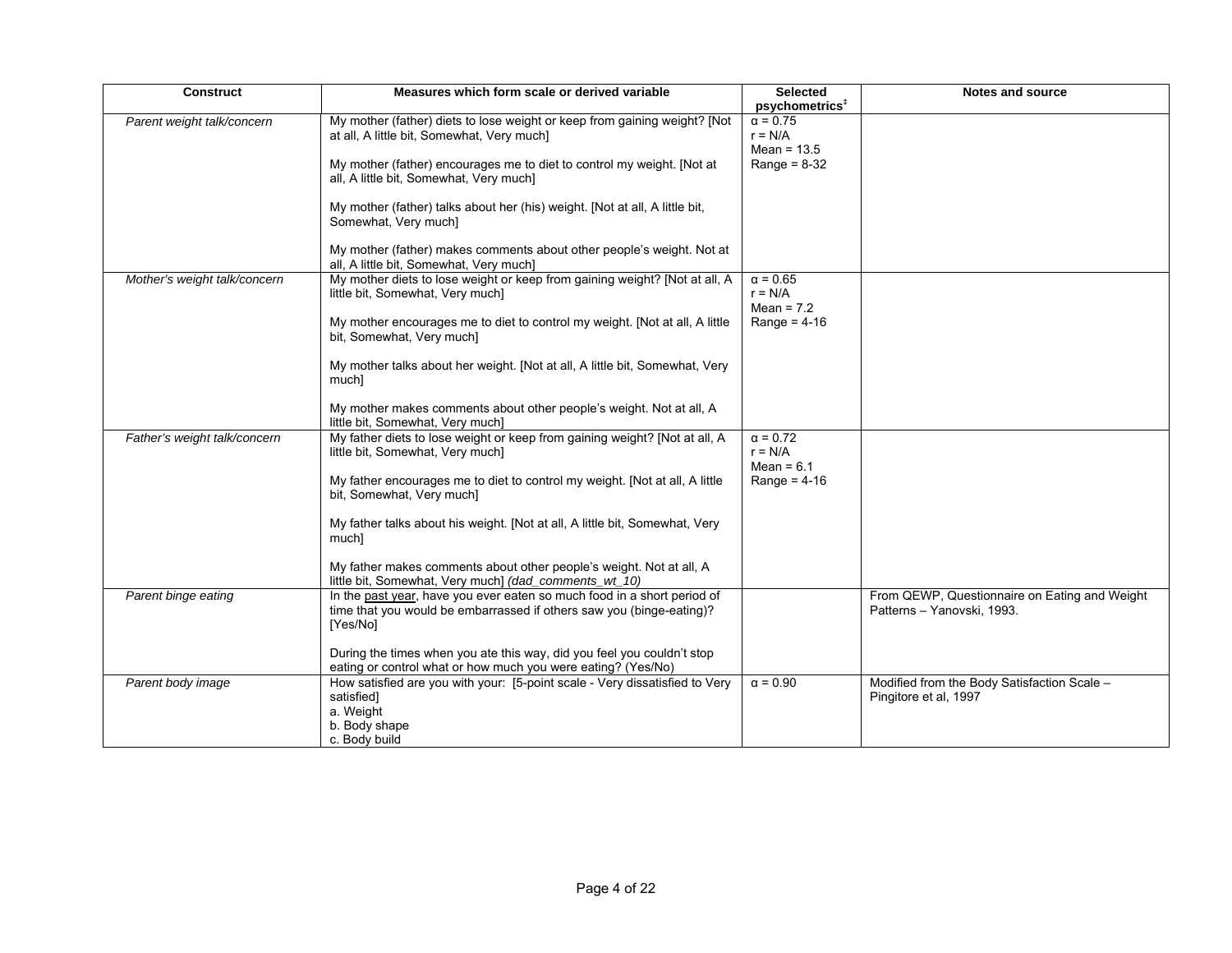| Construct                      | Measures which form scale or derived variable                                            | <b>Selected</b>                   | Notes and source                                    |
|--------------------------------|------------------------------------------------------------------------------------------|-----------------------------------|-----------------------------------------------------|
|                                |                                                                                          | psychometrics <sup>+</sup>        |                                                     |
| Family weight talk             | How often in the past year [Never or Rarely, A few times a year, A few                   | Scale a-f:                        | Adapted from the "Parental Energy Index" - Lytle et |
|                                | times a month, A few times a week, Almost every day]                                     | $\alpha = 0.88$                   | al. 1999.                                           |
|                                | Have you had a conversation with your child about healthy eating<br>a.                   | $r = 0.73$                        |                                                     |
|                                | habits?                                                                                  |                                   |                                                     |
|                                | Have you had a conversation with your child about being physically<br>b.                 | Scale c-f:                        |                                                     |
|                                | active?                                                                                  | $\alpha = 0.89$                   |                                                     |
|                                | Have you had a conversation with your child about his/her weight or<br>c.                | $r = 0.73$                        |                                                     |
|                                | size?                                                                                    |                                   |                                                     |
|                                | d.<br>Have you mentioned to your child that he/she weighs too much?                      |                                   |                                                     |
|                                | Have you mentioned to your child that he/she should eat differently<br>e.                |                                   |                                                     |
|                                | in order to lose weight or keep from gaining weight?                                     |                                   |                                                     |
|                                | Have you mentioned to your child that he/she should exercise in<br>f.                    |                                   |                                                     |
|                                | order to lose weight or to keep from gaining weight?                                     |                                   |                                                     |
|                                |                                                                                          |                                   |                                                     |
|                                |                                                                                          |                                   |                                                     |
|                                |                                                                                          |                                   |                                                     |
|                                |                                                                                          |                                   |                                                     |
| <b>Family eating behaviors</b> |                                                                                          |                                   |                                                     |
| Parent fast food consumption   | In the past month, how often did you eat something from the following                    | $r = 0.75$                        | Adapted from the TREC-IDEA Student Survey -         |
|                                | types of restaurants (include take-out and delivery)? [Never/rarely, 1-3                 |                                   | Nelson and Lytle 2009.                              |
|                                | times per month, 1-2 times per week, 3-4 times per week, 5-6 times per                   |                                   |                                                     |
|                                | week, 1+ times per day]                                                                  |                                   | The is the sum number of monthly occasions for      |
|                                | a. Traditional "burger-and-fries" fast food restaurant (such as                          |                                   | items a-f. Response categories were scored 0, 2, 6, |
|                                | McDonald's, Burger King, Wendy's, or Culver's)                                           |                                   | 14, 22, and 28 times per month.                     |
|                                | b. Mexican fast food restaurant (such as Taco Bell, Taco John's, or                      |                                   |                                                     |
|                                | Chipotle)                                                                                |                                   |                                                     |
|                                | c. Fried chicken (such as KFC)                                                           |                                   |                                                     |
|                                | d. Sandwich or sub shop (such as Subway, Panera, or Quiznos)                             |                                   |                                                     |
|                                | e. Pizza place                                                                           |                                   |                                                     |
|                                | f. Sit-down restaurant (where wait-staff brings food to your table)                      |                                   |                                                     |
| Parental modeling              | My mother [father] [Never, Rarely, Sometimes, On a regular basis]                        | $\alpha = 0.71$                   |                                                     |
|                                | eats a lot of fruit.<br>a.                                                               | $r = 0.56$                        |                                                     |
|                                | b.<br>eats vegetables at dinner.                                                         | Mean = $16.9$                     |                                                     |
|                                | drinks milk at dinner.<br>C.<br>My mother [Never, Rarely, Sometimes, On a regular basis] | Range = $6-24$<br>$\alpha = 0.57$ |                                                     |
| Mother's modeling              | eats a lot of fruit.<br>a.                                                               | $r = 0.69$                        |                                                     |
|                                | eats vegetables at dinner.<br>b.                                                         | Mean = $8.7$                      |                                                     |
|                                | drinks milk at dinner.<br>C.                                                             | Range = $3-12$                    |                                                     |
| Father's modeling              | My father [Never, Rarely, Sometimes, On a regular basis]                                 | $\alpha = 0.70$                   |                                                     |
|                                | eats a lot of fruit.<br>а.                                                               | $r = 0.59$                        |                                                     |
|                                | eats vegetables at dinner.<br>b.                                                         | Mean = $8.1$                      |                                                     |
|                                | drinks milk at dinner.<br>c.                                                             | Range = $3-12$                    |                                                     |
|                                |                                                                                          |                                   |                                                     |
|                                |                                                                                          |                                   |                                                     |
|                                |                                                                                          |                                   |                                                     |
|                                |                                                                                          |                                   |                                                     |
|                                |                                                                                          |                                   |                                                     |
|                                |                                                                                          |                                   |                                                     |
|                                |                                                                                          |                                   |                                                     |
|                                |                                                                                          |                                   |                                                     |
|                                |                                                                                          |                                   |                                                     |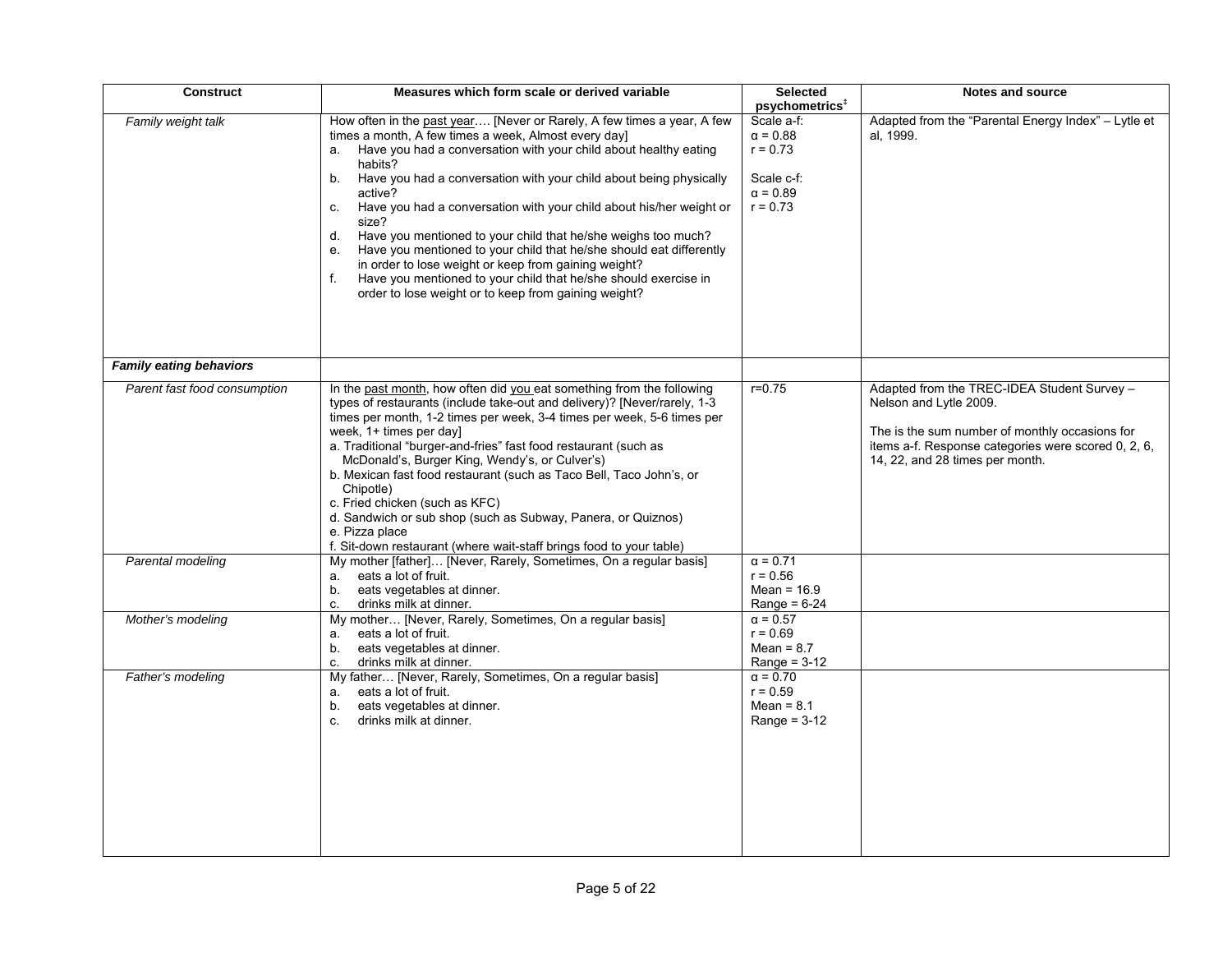| <b>Construct</b>                                                                                   | Measures which form scale or derived variable                                                                                                                                                                                                                                                                                                                                                                                                                                                                                                                                                                                                                                                                                                     | <b>Selected</b><br>$p$ sychometrics <sup><math>\ddagger</math></sup> | <b>Notes and source</b>                                                                                                                                                                  |
|----------------------------------------------------------------------------------------------------|---------------------------------------------------------------------------------------------------------------------------------------------------------------------------------------------------------------------------------------------------------------------------------------------------------------------------------------------------------------------------------------------------------------------------------------------------------------------------------------------------------------------------------------------------------------------------------------------------------------------------------------------------------------------------------------------------------------------------------------------------|----------------------------------------------------------------------|------------------------------------------------------------------------------------------------------------------------------------------------------------------------------------------|
| <b>Family PA behaviors</b>                                                                         |                                                                                                                                                                                                                                                                                                                                                                                                                                                                                                                                                                                                                                                                                                                                                   |                                                                      |                                                                                                                                                                                          |
| Parent TOTAL hours of physical<br>activity, usual week                                             | In a usual week, how many hours do you spend doing the following<br>activities? (None, Less than 1/2 hour a week, 1/2 -2 hours a week, 2-4<br>hours a week, 4-6 hours a week, 6+ hours a week)<br>Strenuous exercise (Heart beats rapidly) Examples: biking fast, aerobic<br>dancing, running, jogging, swimming laps, rollerblading, skating,<br>lacrosse, tennis, cross-country skiing, soccer, basketball, football.<br>Moderate exercise (not exhausting)<br>Examples: walking quickly, baseball, gymnastics, easy bicycling,<br>volleyball, skiing, dancing, skateboarding, snowboarding.<br>Mild exercise (minimal effort)<br>Examples: walking slowly (to school, to friend's house, etc.), bowling,<br>golf, fishing, snowmobiling, yoga. |                                                                      | Response categories are scored:<br>$none = 0$ ,<br>less than $\frac{1}{2}$ hr/wk = 0.3,<br>$\frac{1}{2}$ -2 hr/wk = 1.3,<br>2-4 hr/wk = $3.3$ .<br>4-6 hr/wk = $5.3$ ,<br>$6+hr/wk = 8$  |
| Parent hours of mild physical<br>activity, usual week/energy<br>expenditure                        | In a usual week, how many hours do you spend doing the following<br>activities? (None, Less than 1/2 hour a week, 1/2 -2 hours a week, 2-4<br>hours a week, 4-6 hours a week, 6+ hours a week)<br>Mild exercise (minimal effort)<br>Examples: walking slowly (to school, to friend's house, etc.), bowling,<br>golf, fishing, snowmobiling, yoga.                                                                                                                                                                                                                                                                                                                                                                                                 |                                                                      | Response categories are scored:<br>$none = 0.$<br>less than $\frac{1}{2}$ hr/wk = 0.3,<br>$\frac{1}{2}$ -2 hr/wk = 1.3,<br>2-4 hr/wk = $3.3$<br>4-6 hr/wk = $5.3$<br>$6+hr/wk = 8$       |
| Parent TOTAL hours of moderate<br>and vigorous physical activity, usual<br>week/energy expenditure | In a usual week, how many hours do you spend doing the following<br>activities? (None, Less than 1/2 hour a week, 1/2 -2 hours a week, 2-4<br>hours a week, 4-6 hours a week, 6+ hours a week)<br>Strenuous exercise (Heart beats rapidly) Examples: biking fast,<br>aerobics, jogging, basketball, swimming laps, soccer, rollerblading<br>Moderate exercise (not exhausting) Examples: walking quickly, easy<br>bicycling, volleyball, skiing, dancing, skateboarding, snowboarding.                                                                                                                                                                                                                                                            |                                                                      | Response categories are scored:<br>$none = 0$ ,<br>less than $\frac{1}{2}$ hr/wk = 0.3,<br>$\frac{1}{2}$ -2 hr/wk = 1.3,<br>2-4 hr/wk = $3.3$ .<br>4-6 hr/wk = $5.3$ .<br>$6+$ hr/wk = 8 |
| Parent hours of moderate<br>physical activity, usual week/energy<br>expenditure                    | In a usual week, how many hours do you spend doing the following<br>activities? (None, Less than 1/2 hour a week, 1/2 -2 hours a week, 2-4<br>hours a week, 4-6 hours a week, 6+ hours a week)<br>Moderate exercise (not exhausting)<br>Examples: walking quickly, baseball, gymnastics, easy bicycling,<br>volleyball, skiing, dancing, skateboarding, snowboarding.                                                                                                                                                                                                                                                                                                                                                                             |                                                                      | Response categories are scored:<br>$none = 0.$<br>less than $\frac{1}{2}$ hr/wk = 0.3.<br>$\frac{1}{2}$ -2 hr/wk = 1.3,<br>2-4 hr/wk = $3.3$ ,<br>4-6 hr/wk = $5.3$ ,<br>$6+$ hr/wk = 8  |
| Parent hours of vigorous physical<br>activity, usual week/energy<br>expenditure                    | In a usual week, how many hours do you spend doing the following<br>activities? (None, Less than 1/2 hour a week, 1/2 -2 hours a week, 2-4<br>hours a week, 4-6 hours a week, 6+ hours a week)<br>Strenuous exercise (Heart beats rapidly) Examples: biking fast, aerobic<br>dancing, running, jogging, swimming laps, rollerblading, skating,<br>lacrosse, tennis, cross-country skiing, soccer, basketball, football.                                                                                                                                                                                                                                                                                                                           |                                                                      | Response categories are scored:<br>$none = 0$ ,<br>less than $\frac{1}{2}$ hr/wk = 0.3,<br>$\frac{1}{2}$ -2 hr/wk = 1.3.<br>2-4 hr/wk = $3.3$ ,<br>4-6 hr/wk = $5.3$ ,<br>$6+$ hr/wk = 8 |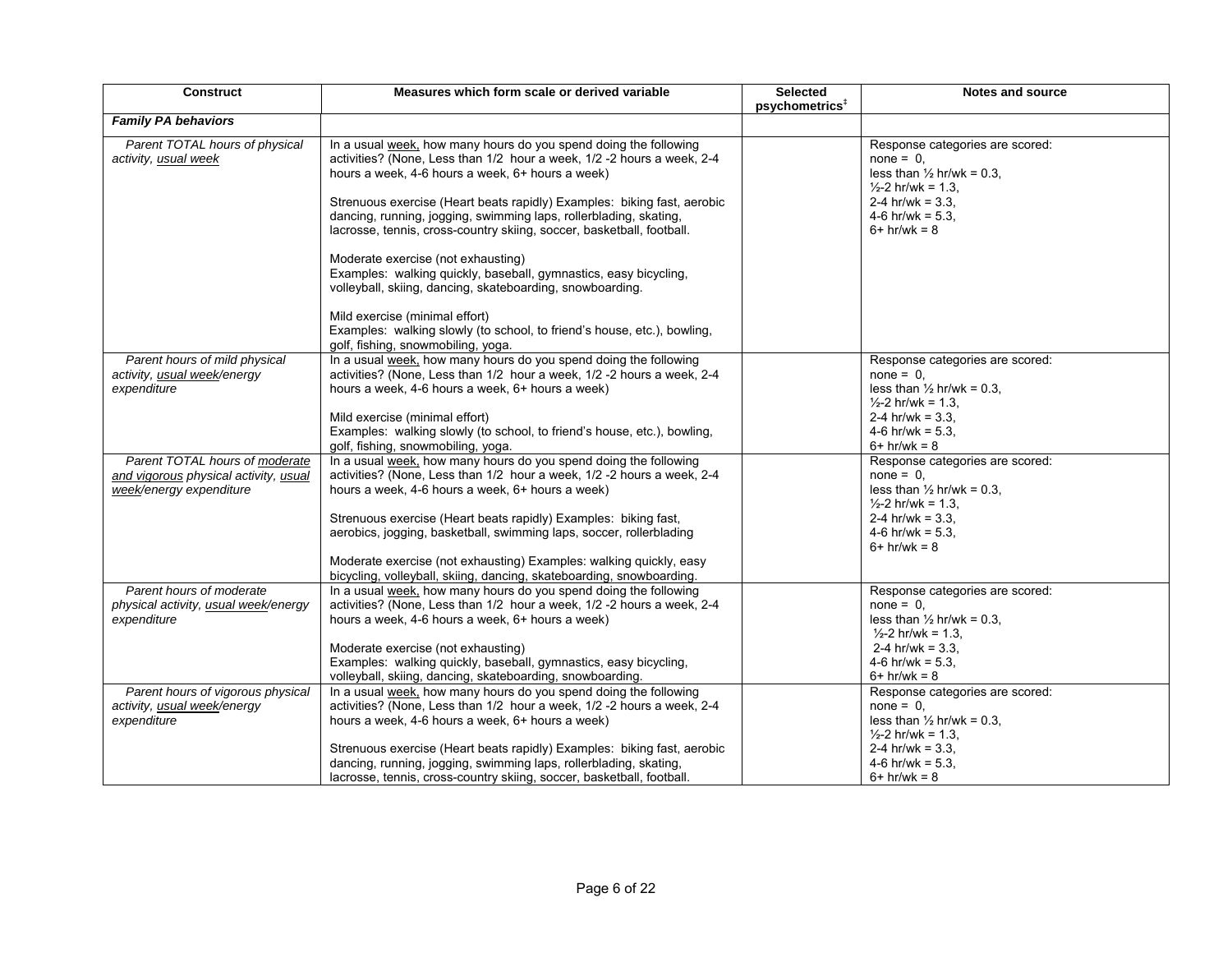| <b>Construct</b>                               | Measures which form scale or derived variable                                                                                                                                                                                                                                                                                                                                                                                                                                                                                                                                                                                         | <b>Selected</b><br>psychometrics <sup>+</sup>                                                                                                                | <b>Notes and source</b>                                                                  |
|------------------------------------------------|---------------------------------------------------------------------------------------------------------------------------------------------------------------------------------------------------------------------------------------------------------------------------------------------------------------------------------------------------------------------------------------------------------------------------------------------------------------------------------------------------------------------------------------------------------------------------------------------------------------------------------------|--------------------------------------------------------------------------------------------------------------------------------------------------------------|------------------------------------------------------------------------------------------|
| Family support for PA                          | How strongly do you agree with the following statements? For these<br>questions, think about your family in general (including your parents and<br>your brothers and sisters). [Strongly disagree, Somewhat Disagree,<br>Somewhat Agree, Strongly agree]<br>1) My family and I do active things together (for example, going on<br>bike rides or walks)<br>My family supports me in being physically active (for example,<br>2)<br>enrolling me in sports, watching me perform, providing<br>transportation to places to be active).                                                                                                  | $\alpha = 0.59$<br>$r = 0.73$<br>Mean = $5.7$<br>Range = $2-8$                                                                                               |                                                                                          |
| <b>Family functioning</b>                      |                                                                                                                                                                                                                                                                                                                                                                                                                                                                                                                                                                                                                                       |                                                                                                                                                              |                                                                                          |
| Family communication<br>(connectedness)        | How much do you feel you can talk to your mother [father] about your<br>problems? [Not at all, A little, Somewhat, Quite a bit, Very much]<br>How much do you feel your mother [father] cares about you? [Not at all,<br>A little, Somewhat, Quite a bit, Very much]                                                                                                                                                                                                                                                                                                                                                                  | $\alpha = 0.67$<br>$r = 0.81$<br>Mean = $14.8$<br>Range = $4-20$<br>Only mom:<br>$\alpha = 0.61$<br>$r = 0.79$<br>Only dad:<br>$\alpha = 0.60$<br>$r = 0.83$ |                                                                                          |
| <b>Family functioning</b>                      | How strongly do you agree with the following statements? For these<br>questions, think about your family in general. [Strongly disagree,<br>Somewhat disagree, Somewhat agree, Strongly agree]<br>Family members are accepted for who they are<br>a.<br>Making decisions is a problem for the family<br>b.<br>We don't get along well together<br>C.<br>We can express feelings to each other<br>d.<br>Planning family activities is difficult because we misunderstand<br>е.<br>each other<br>We confide in each other (By 'confide' we mean to trust your family<br>members enough to tell them something that is important to you) | $\alpha = 0.70$<br>$r = N/A$<br>Mean = $17.9$<br>Range = $6-24$                                                                                              | Note: Items on making decisions, getting along, and<br>planning activities were reversed |
| Parental respect for<br>psychological autonomy | My mother [father] is a person who [Not like her, Somewhat like her, A<br>lot like her]<br>is always trying to change how I feel or think about things.<br>a.<br>brings up past mistakes when she criticizes me.<br>b.<br>is less friendly with me if I do not see things her way.<br>c.                                                                                                                                                                                                                                                                                                                                              | $\alpha = 0.79$<br>$r = 0.70$<br>Mean = $10.1$<br>Range = $6-18$                                                                                             |                                                                                          |
| Mother's respect for<br>psychological autonomy | My mother is a person who [Not like her, Somewhat like her, A lot like<br>her]<br>is always trying to change how I feel or think about things.<br>a.<br>brings up past mistakes when she criticizes me.<br>b.<br>is less friendly with me if I do not see things her way.<br>C.                                                                                                                                                                                                                                                                                                                                                       | $\alpha = 0.67$<br>$r = 0.70$<br>Mean = $5.3$<br>Range = $3-9$                                                                                               |                                                                                          |
| Father's respect for psychological<br>autonomy | My father is a person who [Not like him, Somewhat like him, A lot like<br>him]<br>is always trying to change how I feel or think about things.<br>а.<br>brings up past mistakes when he criticizes me.<br>b.<br>is less friendly with me if I do not see things his way.<br>C.                                                                                                                                                                                                                                                                                                                                                        | $\alpha = 0.72$<br>$r = 0.68$<br>Mean = $4.8$<br>Range = $3-9$                                                                                               |                                                                                          |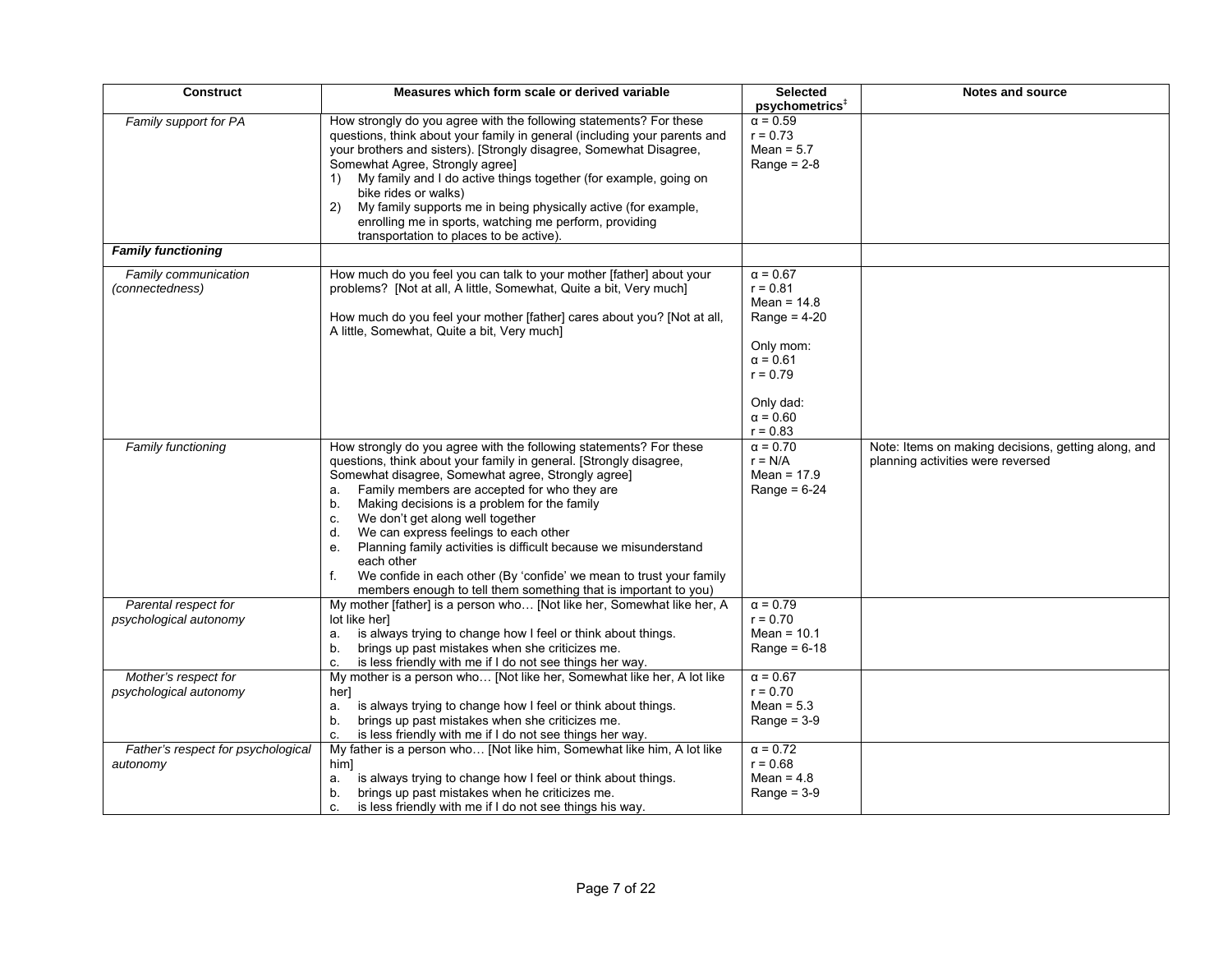| <b>Construct</b>     | Measures which form scale or derived variable                           | <b>Selected</b>            | <b>Notes and source</b>                              |
|----------------------|-------------------------------------------------------------------------|----------------------------|------------------------------------------------------|
|                      |                                                                         | psychometrics <sup>#</sup> |                                                      |
| Parental monitoring  | How much does your mother [father] REALLY know [Doesn't know,           | $\alpha = 0.81$            |                                                      |
|                      | Knows a little, Knows a lot]                                            | $r = 0.79$                 |                                                      |
|                      | a. who your friends are?                                                | Mean = $13.5$              |                                                      |
|                      | b. where you go at night?                                               | Range = $6-18$             |                                                      |
|                      | $c_{-}$<br>where you are most afternoons after school?                  |                            |                                                      |
| Mother's monitoring  | How much does your mother REALLY know [Doesn't know, Knows a            | $\alpha = 0.75$            |                                                      |
|                      | little, Knows a lot]                                                    | $r = 0.79$                 |                                                      |
|                      | d. who your friends are?                                                | Mean = $7.4$               |                                                      |
|                      | e. where you go at night?                                               | Range = $3-9$              |                                                      |
|                      | f.<br>where you are most afternoons after school?                       |                            |                                                      |
| Father's monitoring  | How much does your father REALLY know [Doesn't know, Knows a            | $\alpha = 0.87$            |                                                      |
|                      | little, Knows a lot]                                                    | $r = 0.85$                 |                                                      |
|                      | a. who your friends are?                                                | Mean = $6.1$               |                                                      |
|                      | where you go at night?<br>b.                                            | Range = $3-9$              |                                                      |
|                      | where you are most afternoons after school?<br>C.                       |                            |                                                      |
| Other family factors |                                                                         |                            |                                                      |
|                      |                                                                         |                            |                                                      |
| Parent work demands  | How much do you agree with the following statements? [Strongly          | $\alpha = 0.86$            | Selected items from the HILDA Questionnaire -        |
|                      | Disagree, Disagree, Agree, Strongly Agree, Not Employed]                | $r = 0.75$                 | Kruesmann et al, 2003                                |
|                      | a. Because of the requirements of my job, I miss out on home or         |                            |                                                      |
|                      | family activities that I would prefer to participate in                 |                            |                                                      |
|                      | b. Because of the requirements of my job, my family time is less        |                            |                                                      |
|                      | enjoyable or more pressured                                             |                            |                                                      |
|                      | Working leaves me with too little time or energy to be the kind of      |                            |                                                      |
|                      | parent I want to be                                                     |                            |                                                      |
| Parent depression    | Below is a list of ways you may have felt or behaved. Please indicate   | Scale:                     |                                                      |
|                      | how often you have felt these during the past week: [Rarely or none of  | $\alpha = 0.81$            |                                                      |
|                      | the time (less than 1 day), Some or a little of the time (1-2 days),    | $*$ r = 0.79               |                                                      |
|                      | Occasionally or moderate amount of the time (3-4 days), Most or all of  | Range = $0-15$             |                                                      |
|                      | the time $(5-7 \text{ days})$                                           |                            |                                                      |
|                      | a. I felt depressed                                                     |                            |                                                      |
|                      | b. My sleep was restless                                                |                            |                                                      |
|                      | c. I felt lonely                                                        |                            |                                                      |
|                      | d. I had crying spells                                                  |                            |                                                      |
|                      | e. I could not get going                                                |                            |                                                      |
| Parent weight status | How tall are you?<br>feet<br>inches                                     | $*$ r(height)=0.95         | <b>EAT</b> surveys                                   |
|                      | How much do you weigh?<br>pounds                                        | $*$ r(weight)=0.97         |                                                      |
| Parent health        | Please indicate if you have ever been told by your doctor that you have |                            | Modified from the College Student Health Survey      |
|                      | the following conditions: [No/Yes]                                      |                            | (Boynton). Conditions were selected for inclusion    |
|                      | a. Anorexia Nervosa                                                     |                            | based on their prevalence and relevance to nutrition |
|                      | b <sub>1</sub><br>Asthma                                                |                            | and physical activity.                               |
|                      | <b>Binge Eating Disorder</b><br>C.                                      |                            |                                                      |
|                      | <b>Bulimia Nervosa</b><br>d.                                            |                            |                                                      |
|                      | Depression<br>e.                                                        |                            |                                                      |
|                      | Diabetes (Type 1)<br>f.                                                 |                            |                                                      |
|                      | Diabetes (Type 2)<br>g.                                                 |                            |                                                      |
|                      | High blood pressure<br>h.                                               |                            |                                                      |
|                      | High cholesterol<br>i.                                                  |                            |                                                      |
|                      | Other (Please specify):                                                 |                            |                                                      |
|                      |                                                                         |                            |                                                      |
|                      |                                                                         |                            |                                                      |
|                      |                                                                         |                            |                                                      |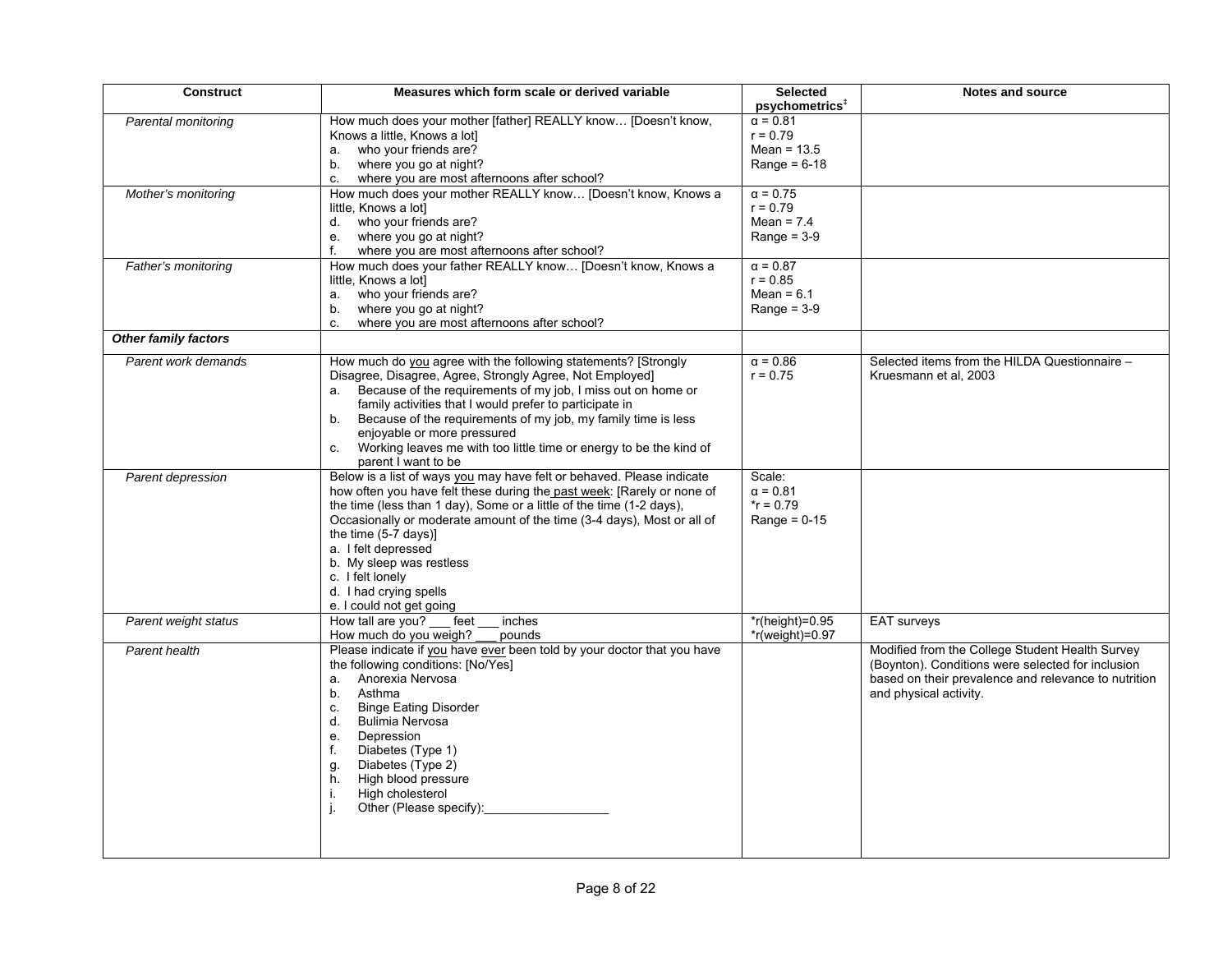| <b>Construct</b>                                     | Measures which form scale or derived variable                                                                                                                                                                                                                                                                                                                                                                                                                                                        | <b>Selected</b><br>psychometrics <sup>+</sup>                   | <b>Notes and source</b>                                |
|------------------------------------------------------|------------------------------------------------------------------------------------------------------------------------------------------------------------------------------------------------------------------------------------------------------------------------------------------------------------------------------------------------------------------------------------------------------------------------------------------------------------------------------------------------------|-----------------------------------------------------------------|--------------------------------------------------------|
| <b>Friends</b>                                       |                                                                                                                                                                                                                                                                                                                                                                                                                                                                                                      |                                                                 |                                                        |
| <b>Friends' support for PA</b>                       | How strongly do you agree with the following statements? [Strongly<br>disagree, Disagree, Agree, Strongly agree]<br>My friends often play sports or do something active.<br>1)<br>My friends think it is important to be physically active.<br>2)<br>My friends and I like to do active things together.<br>3)                                                                                                                                                                                       | $\alpha$ = 0.77<br>$r = 0.55$<br>Mean = $9.2$<br>Range = $3-12$ |                                                        |
| <b>Discrimination/teasing</b>                        | How often do any of the following things happen to you? (Never; Less<br>than once a year; A few times a year; A few times a month; At least once<br>a week)<br>You are teased or harassed about your race<br>a)<br>You are teased or harassed about your financial situation<br>b)<br>You are teased or harassed in a sexual way (e.g.,<br>C)<br>grabbing/pinching, sexual comments, unwanted touching, etc)<br>You are teased about your weight<br>d)<br>You are teased about your appearance<br>e) |                                                                 |                                                        |
| <b>INDIVIDUAL FACTORS</b><br><b>Personal Factors</b> |                                                                                                                                                                                                                                                                                                                                                                                                                                                                                                      |                                                                 |                                                        |
| <b>Weight-related concerns</b>                       | How strongly do you agree with the following statements? [Strongly<br>Disagree, Disagree, Agree, Strongly Agree]<br>a) I think a lot about being thinner<br>b) I am worried about gaining weight                                                                                                                                                                                                                                                                                                     | $\alpha = 0.83$<br>$r = 0.77$<br>Mean = $4.6$<br>Range = $2-8$  |                                                        |
| <b>Eating-related attitudes</b>                      |                                                                                                                                                                                                                                                                                                                                                                                                                                                                                                      |                                                                 |                                                        |
| Food preferences                                     | How strongly do you agree with the following statements? [Strongly<br>Disagree, Disagree, Agree, Strongly Agree]<br>a) Milk tastes good to me<br>I like the taste of most fruits<br>b)<br>I like the taste of whole wheat bread<br>C)<br>d)<br>Most vegetables taste bad<br>Most healthy foods just don't taste that great<br>e)                                                                                                                                                                     | $\alpha$ = 0.51<br>$r = 0.77$<br>Mean = $9.8$<br>Range = $5-20$ | SCORING: Milk, fruit, and bread items were<br>reversed |
| <b>PA attitudes</b>                                  |                                                                                                                                                                                                                                                                                                                                                                                                                                                                                                      |                                                                 |                                                        |
| Self-efficacy-physical activity                      | I can be physically active during my free time on most days  [Disagree<br>a lot, Disagree a little, Agree a little, Agree a lot]<br>no matter how busy my day is<br>1)<br>even if it is very hot or cold outside<br>2)<br>3)<br>even if I have to stay at home                                                                                                                                                                                                                                       | $\alpha = 0.73$<br>$r = 0.71$<br>Mean = $7.9$<br>Range = $3-12$ |                                                        |
| Barriers to physical<br>activity                     | How often do these things keep you from being physically active?<br>(Never, Rarely, Sometimes, Often, Very often)<br>The weather is bad.<br>а.<br>I don't have time to do physical activity.<br>b.<br>It would take time away from my school work.<br>$\mathbf{C}$ .<br>I'm embarrassed about how I look when I'm active<br>d.                                                                                                                                                                       | $\alpha = 0.61$<br>$r = 0.61$<br>Mean = $9.7$<br>Range = $4-20$ |                                                        |
| Physical activity<br>enjoyment                       | When I am physically active[Disagree a lot, Disagree a little, Agree a<br>little, Agree a lot]<br>1) I feel bored.<br>I dislike it.<br>2)<br>It frustrates me.<br>3)                                                                                                                                                                                                                                                                                                                                 | $\alpha = 0.82$<br>$r = 0.69$<br>Mean = $5.3$<br>Range = $3-12$ |                                                        |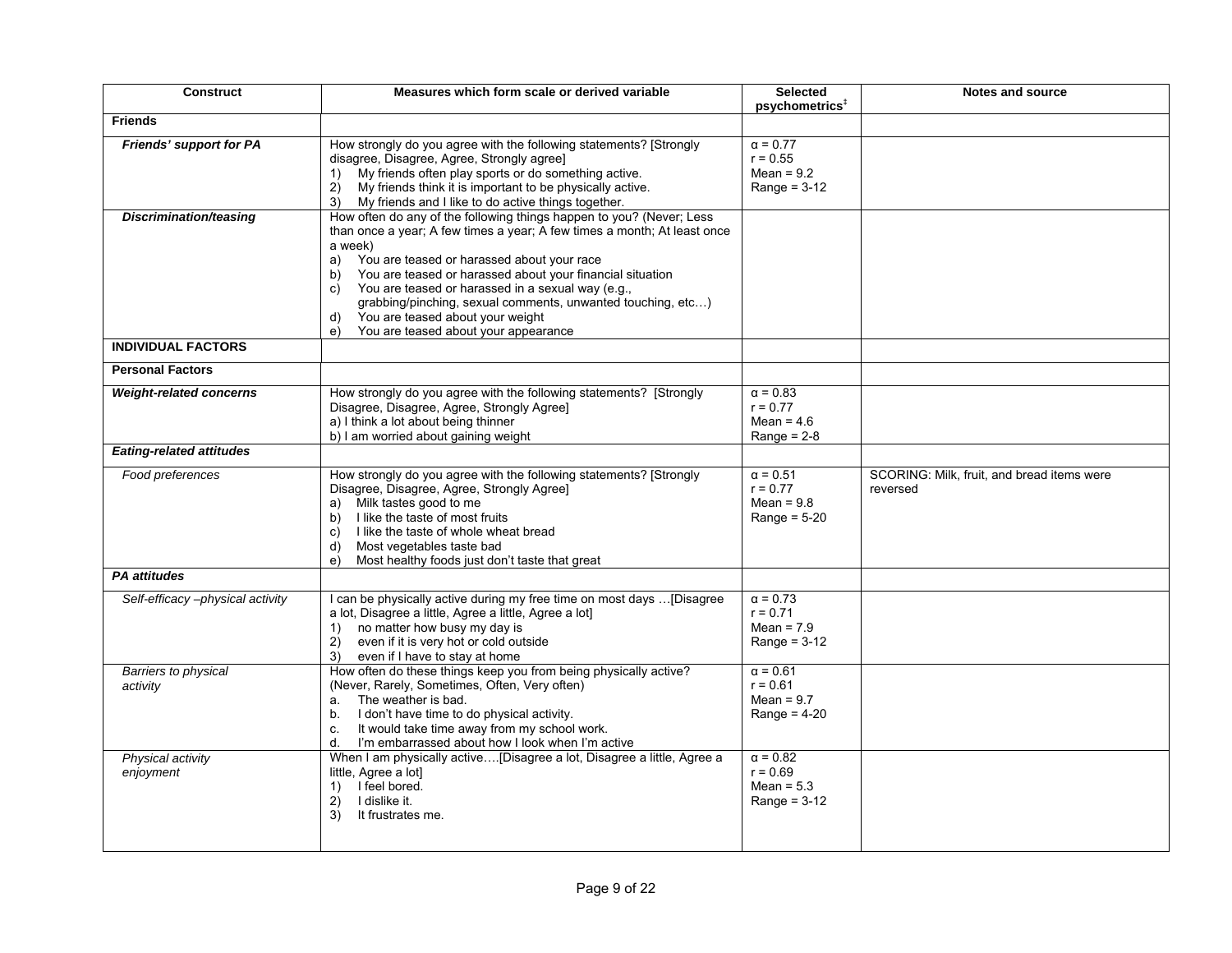| <b>Construct</b>                                  | Measures which form scale or derived variable                                                                                                                                                                                                                                                                                                                                                                                       | <b>Selected</b><br>psychometrics <sup>#</sup>                                                                           | <b>Notes and source</b>                                                                                                                                                                                              |
|---------------------------------------------------|-------------------------------------------------------------------------------------------------------------------------------------------------------------------------------------------------------------------------------------------------------------------------------------------------------------------------------------------------------------------------------------------------------------------------------------|-------------------------------------------------------------------------------------------------------------------------|----------------------------------------------------------------------------------------------------------------------------------------------------------------------------------------------------------------------|
| <b>Emotional health</b>                           |                                                                                                                                                                                                                                                                                                                                                                                                                                     |                                                                                                                         |                                                                                                                                                                                                                      |
| Self-esteem                                       | How strongly do you agree with the following statements? [Strongly<br>disagree, Disagree, Agree, Strongly agree]<br>On the whole, I am satisfied with myself<br>a)<br>I feel that I have a number of good qualities<br>b)<br>At times I think I am no good at all<br>C)<br>I am able to do things as well as most other people<br>d)<br>I wish I could have more respect for myself<br>e)<br>I certainly feel useless at times<br>f | $\alpha = 0.77$<br>$r = 0.69$<br>Mean = $17.9$<br>Range = $6-24$                                                        | SCORING: Reversed items c, e, and f                                                                                                                                                                                  |
| Depression                                        | During the past 12 months, how often have you been bothered or<br>troubled by [Not at all, Somewhat, Very much]<br>1) Feeling too tired to do things<br>2) Having trouble going to sleep or staying asleep<br>3) Feeling unhappy, sad, or depressed<br>4) Feeling hopeless about the future<br>5) Feeling nervous or tense<br>6) Worrying too much about things                                                                     | $\alpha = 0.83$<br>$r = 0.75$<br>Mean = $10.2$<br>Range = $6-18$                                                        |                                                                                                                                                                                                                      |
| Kandel and Davies Depressive<br><b>Mood Score</b> | During the past 12 months, how often have you been bothered or<br>troubled by(Not at all, Somewhat, Very much)<br>1) Feeling too tired to do things<br>2) Having trouble going to sleep or staying asleep<br>3) Feeling unhappy, sad, or depressed<br>4) Feeling hopeless about the future<br>5) Feeling nervous or tense<br>6) Worrying too much about things                                                                      | Score:<br>Mean = $17.0$<br>Range = $10-30$<br>$r = 0.79$                                                                | SCORING: Represents the average score of the six<br>items, multiplied by a factor of ten. See Kandel DB,<br>Davies M. Epidemiology of depressive mood in<br>adolescents. Arch Gen Psychiatry. 1982;39:1205-<br>1212. |
| <b>Other personal factors</b>                     |                                                                                                                                                                                                                                                                                                                                                                                                                                     |                                                                                                                         |                                                                                                                                                                                                                      |
| <b>Health conditions</b>                          | Please indicate if you have ever been diagnosed with the following<br>conditions: [No/Yes]<br>a. Anorexia Nervosa<br>b. Asthma<br>c. Binge Eating Disorder<br>d. Bulimia Nervosa<br>e. Depression<br>f. Diabetes (Type 1)<br>g. Diabetes (Type 2)<br>h. Other (please specify):                                                                                                                                                     | po(AN)=98%<br>po(AST)=98%<br>po(BED)=98%<br>po(BN)=100%<br>$po(DEP)=96%$<br>po(DM1)=100%<br>po(DM2)=100%<br>po(OTH)=97% |                                                                                                                                                                                                                      |
| Grade point average                               | Mark the two grades you get most often.(A, B, C, D, F or incomplete)                                                                                                                                                                                                                                                                                                                                                                | Mean = $2.7$<br>Range = $0-4$<br>$r = 0.88$                                                                             | SCORING: To calculate grade point average,<br>grades were assigned the values A=4, B=3, C=2,<br>D= 1, and F=0. An average score was calculated for<br>the two grades.                                                |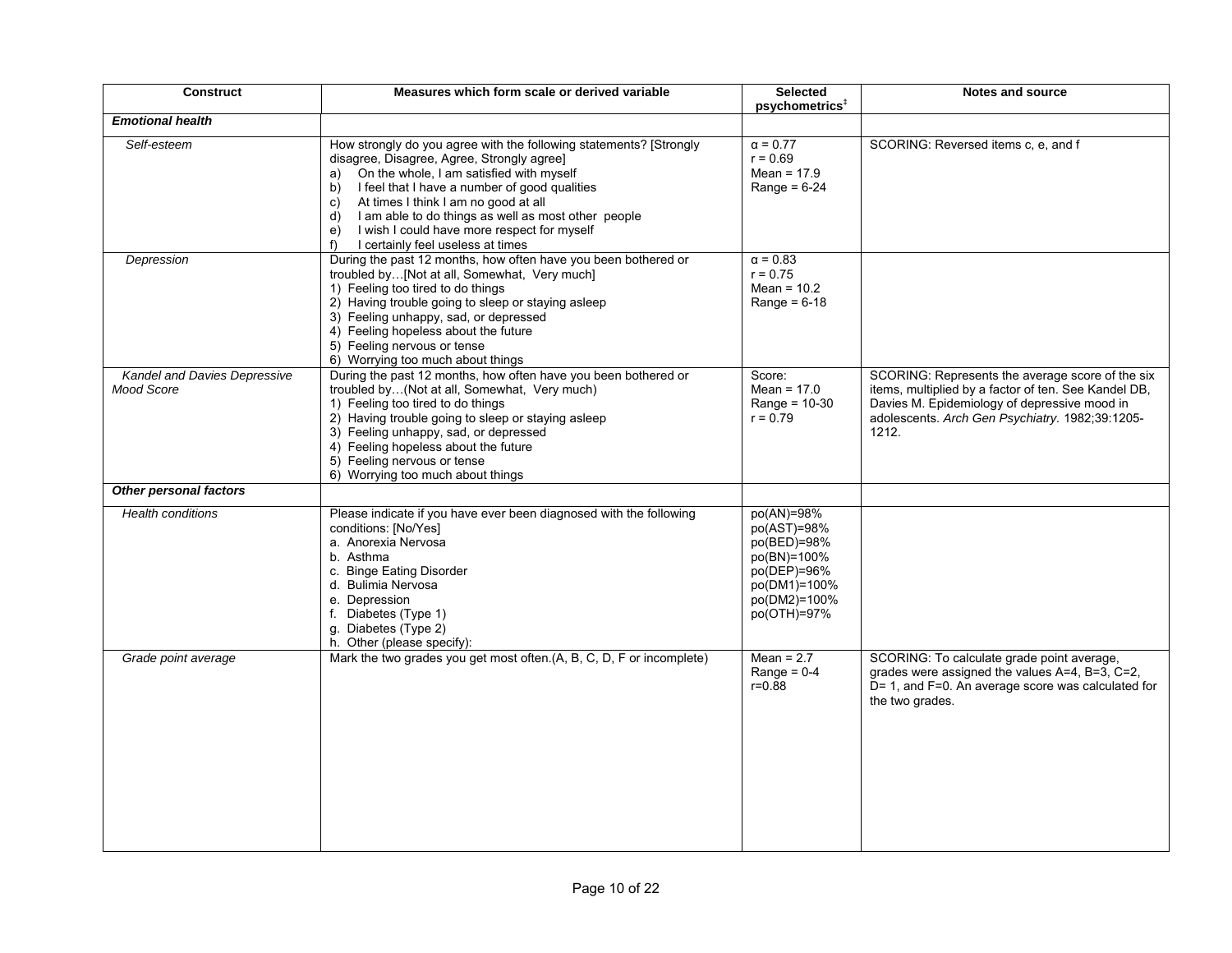| <b>Construct</b>                  | Measures which form scale or derived variable                                                                                                                                                                                                                                                                                                         | <b>Selected</b><br>psychometrics <sup>#</sup>        | <b>Notes and source</b>                                                                                                                                                                                                                                                                               |
|-----------------------------------|-------------------------------------------------------------------------------------------------------------------------------------------------------------------------------------------------------------------------------------------------------------------------------------------------------------------------------------------------------|------------------------------------------------------|-------------------------------------------------------------------------------------------------------------------------------------------------------------------------------------------------------------------------------------------------------------------------------------------------------|
| <b>Behavioral Factors</b>         |                                                                                                                                                                                                                                                                                                                                                       |                                                      |                                                                                                                                                                                                                                                                                                       |
| <b>Binge eating</b>               | In the past year, have you ever eaten so much food in a short period of<br>time that you would be embarrassed if others saw you (binge-eating)?<br>[Yes/No]                                                                                                                                                                                           | po=89%                                               | SCORING: Participants were classified into four<br>exclusive groups based on their responses:<br>1) Binge eating disorder<br>2) Binge eating with loss of control                                                                                                                                     |
|                                   | During the times when you ate this way, did you feel you couldn't stop<br>eating or control what or how much you were eating? [Yes/No]                                                                                                                                                                                                                |                                                      | 3) Binge eating with no loss of control<br>4) No binge eating                                                                                                                                                                                                                                         |
|                                   | How often, on average, did you have times when you ate this way - that<br>is, large amounts of food plus the feeling that your eating was out of<br>control?<br>[Nearly every day, A few times a week, A few times a month, Less than<br>once a month]                                                                                                |                                                      | To be classified as having binge eating disorder,<br>participants needed to respond 'yes' to the first<br>item, 'yes' to the second item about control, and<br>indicate a frequency of least 'a few times a week' to<br>the third item as well as 'some' or 'a lot' to the item<br>about being upset. |
|                                   | In general, how upset were you by overeating (eating more than you<br>think is best for you?<br>[Not at all, A little, Some, A lot]                                                                                                                                                                                                                   |                                                      |                                                                                                                                                                                                                                                                                                       |
| Food preparation & eating out     |                                                                                                                                                                                                                                                                                                                                                       |                                                      |                                                                                                                                                                                                                                                                                                       |
| Traditional fast food restaurants | In the past month, how often did you eat something from the following<br>types of restaurants (include take-out and delivery)? (Never/rarely, 1-3<br>times/month, 1-2 times/week, 3-4 times/week, 5-6 times/week, 1+<br>times/day)<br>a. Traditional "burger-and-fries" fast food restaurant (such as<br>McDonalds, Burger King, Wendy's, or Culvers) | Mean = $3.7$<br>Range = $0-28$<br>$r = 0.47$         | Response categories are scored 0, 2, 6, 14, 22, and<br>28 times per month                                                                                                                                                                                                                             |
| Mexican fast food restaurants     | In the past month, how often did you eat something from the following<br>types of restaurants (include take-out and delivery)? (Never/rarely, 1-3<br>times/month, 1-2 times/week, 3-4 times/week, 5-6 times/week, 1+<br>times/day)<br>Mexican fast food restaurant (such as Taco Bell, Taco Johns or<br>b.<br>Chipotle)                               | Mean = $1.9$<br>Range = $0-28$<br>$r = 0.56$         | Response categories are scored 0, 2, 6, 14, 22, and<br>28 times per month                                                                                                                                                                                                                             |
| Fried chicken restaurants         | In the past month, how often did you eat something from the following<br>types of restaurants (include take-out and delivery)? (Never/rarely, 1-3<br>times/month, 1-2 times/week, 3-4 times/week, 5-6 times/week, 1+<br>times/day)<br>c. Fried chicken (such as KFC)                                                                                  | Mean = $2.8$<br>Range = $0-28$<br>$r = 0.59$         | Response categories are scored 0, 2, 6, 14, 22, and<br>28 times per month                                                                                                                                                                                                                             |
| Sandwich or sub shops             | In the past month, how often did you eat something from the following<br>types of restaurants (include take-out and delivery)? (Never/rarely, 1-3<br>times/month, 1-2 times/week, 3-4 times/week, 5-6 times/week, 1+<br>times/day)<br>Sandwich or sub shop (such as Subway, Panera, or Quiznos)                                                       | Mean = $3.2$<br>Range = $0-28$<br>$r = 0.40$         | Response categories are scored 0, 2, 6, 14, 22, and<br>28 times per month                                                                                                                                                                                                                             |
| Pizza places                      | In the past month, how often did you eat something from the following<br>types of restaurants (include take-out and delivery)? (Never/rarely, 1-3<br>times/month, 1-2 times/week, 3-4 times/week, 5-6 times/week, 1+<br>times/day)<br>e. Pizza place                                                                                                  | Mean = $3.5$<br>Range = $0-28$<br>$r = 0.51$         | Response categories are scored 0, 2, 6, 14, 22, and<br>28 times per month                                                                                                                                                                                                                             |
| Sit-down restaurants              | In the past month, how often did you eat something from the following<br>types of restaurants (include take-out and delivery)? (Never/rarely, 1-3<br>times/month, 1-2 times/week, 3-4 times/week, 5-6 times/week, 1+<br>times/day)<br>Sit-down restaurant (where wait-staff brings food to your table)<br>f.                                          | Mean = $2.5$<br>Range = $0-28$<br>$r = 0.\check{6}1$ | Response categories are scored 0, 2, 6, 14, 22, and<br>28 times per month                                                                                                                                                                                                                             |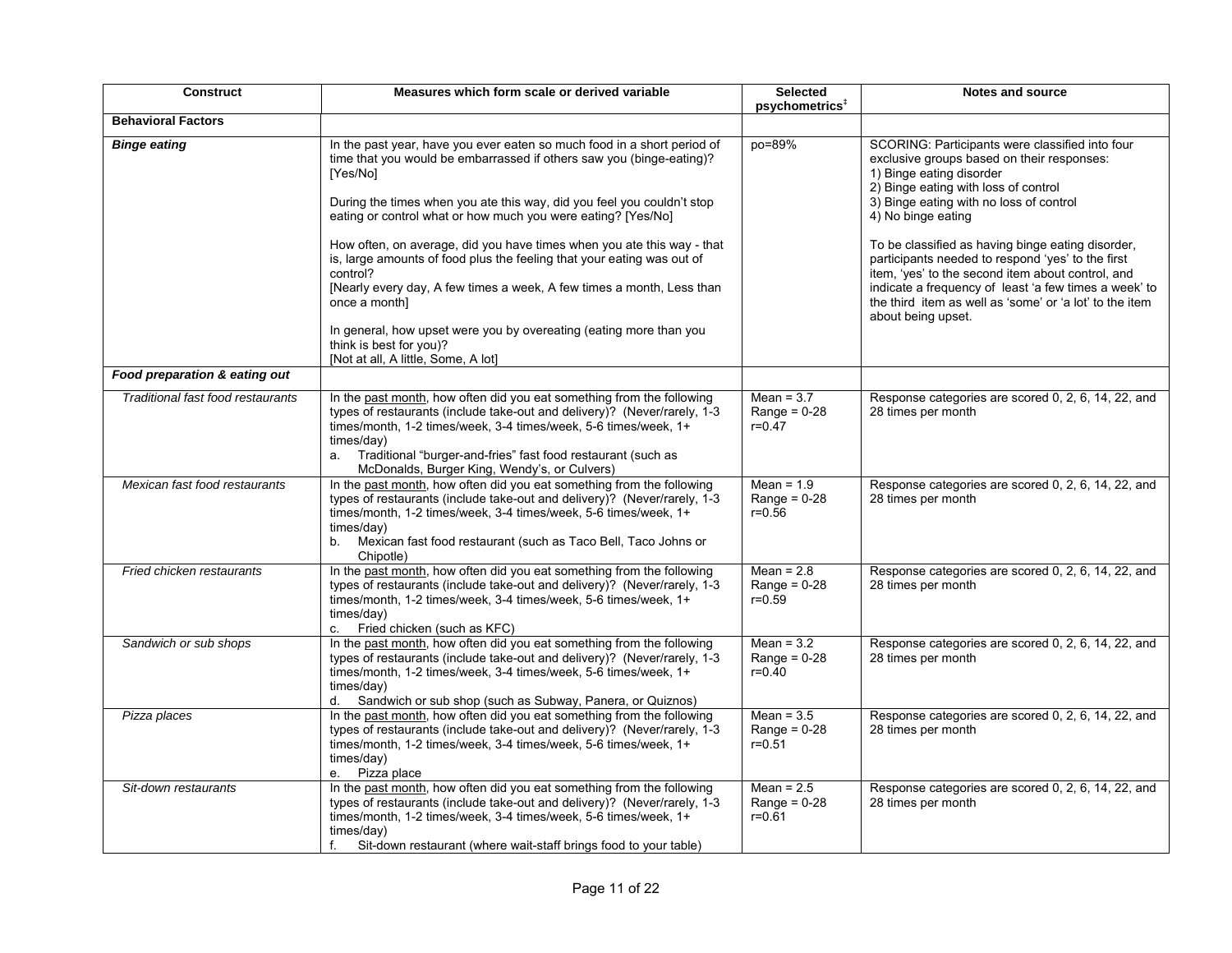| <b>Construct</b>                                          | Measures which form scale or derived variable                                                                                                                                                                                                                                                                                                                                                                                                                                                                                                                                                                                                                                                                 | <b>Selected</b><br>psychometrics <sup>#</sup>                   | <b>Notes and source</b>                                                                                                                                                                                                                                                                  |
|-----------------------------------------------------------|---------------------------------------------------------------------------------------------------------------------------------------------------------------------------------------------------------------------------------------------------------------------------------------------------------------------------------------------------------------------------------------------------------------------------------------------------------------------------------------------------------------------------------------------------------------------------------------------------------------------------------------------------------------------------------------------------------------|-----------------------------------------------------------------|------------------------------------------------------------------------------------------------------------------------------------------------------------------------------------------------------------------------------------------------------------------------------------------|
| Total fast food restaurants                               |                                                                                                                                                                                                                                                                                                                                                                                                                                                                                                                                                                                                                                                                                                               | Mean = $14.9$<br>Range = $0-140$<br>$r = 0.\bar{4}9$            | Sum frequency of eating something from traditional<br>fast food restaurants, Mexican fast food restaurants,<br>fried chicken restaurants, sandwich or sub shops,<br>and pizza places.<br>Response categories are scored 0, 2, 6, 14, 22, and<br>28 times per month                       |
| All restaurants                                           |                                                                                                                                                                                                                                                                                                                                                                                                                                                                                                                                                                                                                                                                                                               | Mean = $17.4$<br>Range = $0-168$<br>$r = 0.53$                  | Sum frequency of eating something from traditional<br>fast food restaurants, Mexican fast food restaurants,<br>fried chicken restaurants, sandwich or sub shops,<br>pizza places, and sit-down restaurants.<br>Response categories are scored 0, 2, 6, 14, 22, and<br>28 times per month |
| PA self-management                                        | How often was each of these things true for you in the LAST MONTH?<br>(Never, Rarely, Sometimes, Often, Very often)<br>1) When I get off track with my physical activity plans, I tell myself I<br>can start again and get right back on track.<br>I set goals to do physical activity.<br>2)<br>I make backup plans to be sure I get my physical activity.<br>3)                                                                                                                                                                                                                                                                                                                                             | $\alpha = 0.82$<br>$r = 0.70$<br>Mean = $8.8$<br>Range = $3-15$ |                                                                                                                                                                                                                                                                                          |
| Media use/sedentary behavior                              |                                                                                                                                                                                                                                                                                                                                                                                                                                                                                                                                                                                                                                                                                                               |                                                                 |                                                                                                                                                                                                                                                                                          |
| <b>Total hours of sedentary</b><br>behavior, average week | In your free time on an average weekday (Monday-Friday), how many<br>hours do you spend doing the following activities?[0 hr, 1/2 hr, 1 hr, 2<br>hr, $3 \text{ hr}$ , $4 \text{ hr}$ , $5 + \text{ hr}$ ]<br>a) Watching TV/DVDs/videos<br>Using a computer (not for homework)<br>b)<br>Xbox/Play-Station/other electronic games that you play when sitting<br>C)<br>In your free time on an average weekend day (Saturday or Sunday), how<br>many hours do you spend doing the following activities?(0 hr, 1/2 hr, 1<br>hr, 2 hr, 3 hr, 4 hr, 5+ hr)<br>d) Watching TV/DVDs/videos<br>Using a computer (not for homework)<br>e)<br>Xbox/Play-Station/other electronic games that you play when sitting<br>f) | Mean= $40.2$<br>Range = $0-126$<br>$r = 0.86$                   | Response categories are scored 0, 0.5, 1, 2, 3, 4,<br>and 6 hours per week<br>SCORING: Total hours= $5*(a + b + c) + 2*(d + e + f)$                                                                                                                                                      |
| Hours of TV/DVD/video viewing,<br>average week            | Watching TV/DVDs/videos                                                                                                                                                                                                                                                                                                                                                                                                                                                                                                                                                                                                                                                                                       | Mean = $17.2$<br>Range = $0-42$<br>$r = 0.67$                   | Response categories are scored 0, 0.5, 1, 2, 3, 4,<br>and 6 hours per week<br>SCORING: $5^*a + 2^*d$                                                                                                                                                                                     |
| Hours of computer use, average<br>week                    | Using a computer (not for homework)                                                                                                                                                                                                                                                                                                                                                                                                                                                                                                                                                                                                                                                                           | Mean = $14.6$<br>Range = $0-42$<br>$r = 0.81$                   | Response categories are scored 0, 0.5, 1, 2, 3, 4,<br>and 6 hours per week<br>SCORING: $5*b + 2*e$                                                                                                                                                                                       |
| Hours of sedentary electronic<br>games, average week      | Xbox/Play-Station/other electronic games that you play when sitting                                                                                                                                                                                                                                                                                                                                                                                                                                                                                                                                                                                                                                           | Mean = $8.3$<br>Range = $0-42$<br>$r = 0.84$                    | Response categories are scored 0, 0.5, 1, 2, 3, 4,<br>and 6 hours per week<br>SCORING: 5*c + 2*f                                                                                                                                                                                         |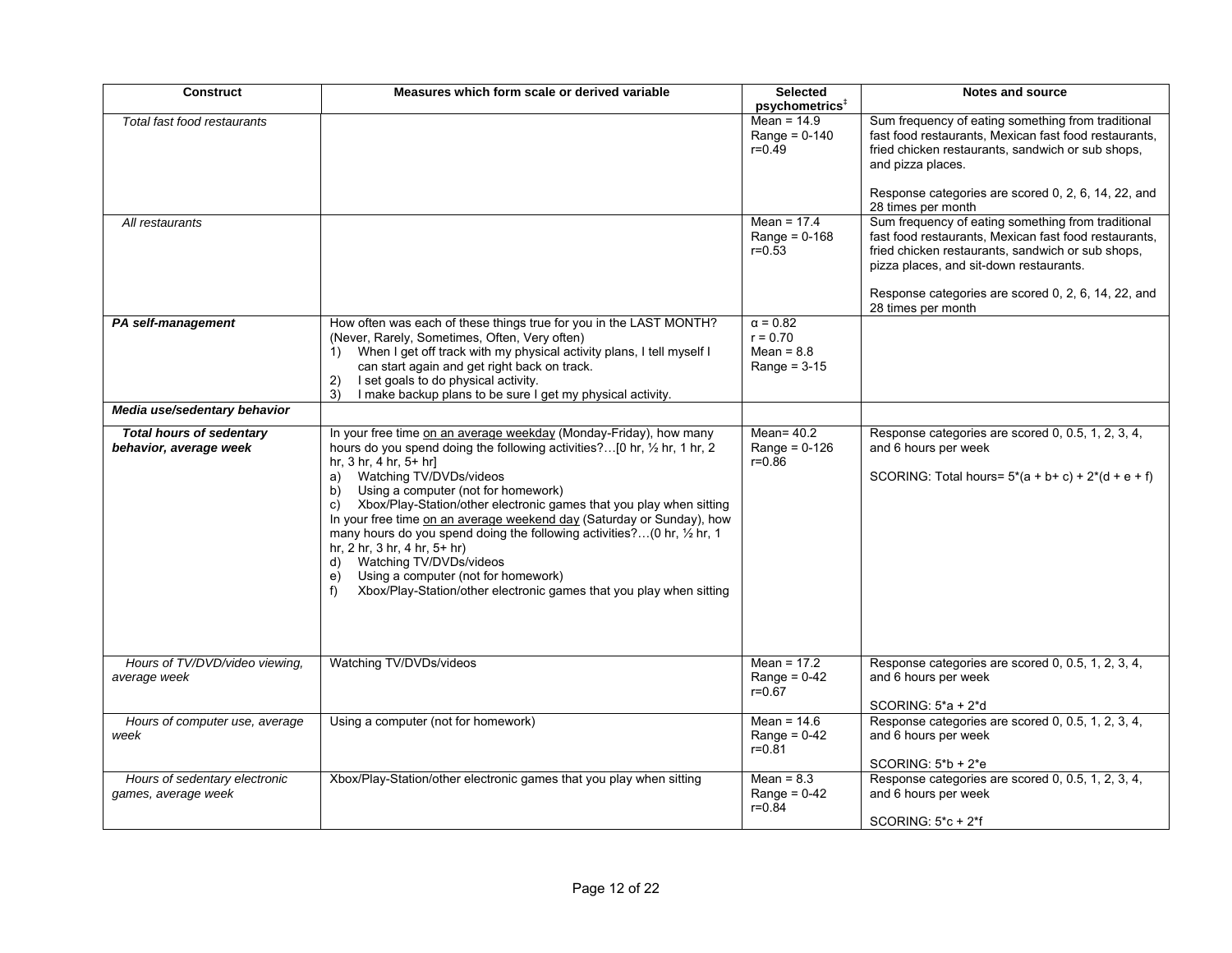| Construct                              | Measures which form scale or derived variable                                                | <b>Selected</b>            | <b>Notes and source</b>                                            |
|----------------------------------------|----------------------------------------------------------------------------------------------|----------------------------|--------------------------------------------------------------------|
|                                        |                                                                                              | psychometrics <sup>#</sup> |                                                                    |
| Hours of interactive video games,      | In your free time on an average weekday (Monday-Friday), how many                            | Mean = $5.4$               | Response categories are scored 0, 0.5, 1, 2, 3, 4,                 |
| average week                           | hours do you spend doing the following activities?[0 hr, 1/2 hr, 1 hr, 2                     | Range = $0-42$             | and 6 hours per week                                               |
|                                        | hr, $3$ hr, $4$ hr, $5+$ hr]                                                                 | $r = 0.73$                 |                                                                    |
|                                        | g) Interactive video games such as Wii Sport, Wii Fit, and Dance                             |                            | SCORING: 5*g + 2*h                                                 |
|                                        | Dance Revolution                                                                             |                            |                                                                    |
|                                        | In your free time on an average weekend day (Saturday or Sunday), how                        |                            |                                                                    |
|                                        | many hours do you spend doing the following activities? (0 hr, 1/2 hr, 1                     |                            |                                                                    |
|                                        | hr, $2$ hr, $3$ hr, $4$ hr, $5+$ hr)                                                         |                            |                                                                    |
|                                        | h) Interactive video games such as Wii Sport, Wii Fit, and Dance                             |                            |                                                                    |
|                                        | Dance Revolution                                                                             |                            |                                                                    |
| <b>Other behavioral factors</b>        |                                                                                              |                            |                                                                    |
| Hunger/satiety cues                    | Which of the following best describes your eating behavior? [Hardly ever,                    | $\alpha = 0.24$            | SCORING: Item b was reverse scored.                                |
|                                        | Sometimes, Much of the time, Almost always]                                                  | Mean = $8.7$               |                                                                    |
|                                        | a. I stop eating when I feel full                                                            | Range = $3-12$             |                                                                    |
|                                        | b. I eat everything that is on my plate, even if I'm not                                     | $r=N/A$                    |                                                                    |
|                                        | that hungry.                                                                                 |                            |                                                                    |
|                                        | c. I trust my body to tell me how much to eat.                                               |                            |                                                                    |
| Compulsive exercise                    | Listed below are statements about people's exercise habits. How often                        | $\alpha = 0.73$            |                                                                    |
|                                        | are the following true? [Never, Sometimes, Usually, Always]                                  | $r = 0.66$                 |                                                                    |
|                                        | 1. When I miss a scheduled exercise session, I may feel tense, irritable,                    | Mean = $5.0$               |                                                                    |
|                                        | or depressed.                                                                                | Range = $3-12$             |                                                                    |
|                                        | 2. If I feel I have overeaten I will try to make up for it by increasing the                 |                            |                                                                    |
|                                        | amount I exercise.                                                                           |                            |                                                                    |
|                                        | 3. When I don't exercise, I feel guilty.                                                     | Mean = $8.2$               |                                                                    |
| Sleep patterns/behaviors -<br>weekdays | On an average weekday (Monday-Friday):<br>What time do you go to bed (to go to sleep)?<br>a. | Range = $4-16$             | Modified from the TREC-IDEA Student Survey<br>(Pasch et al, 2010). |
|                                        | What time do you get out of bed (to start your day)?<br>b.                                   |                            |                                                                    |
|                                        |                                                                                              |                            | SCORING: Calculated hours of sleep for an average                  |
|                                        |                                                                                              |                            | day. Scoring assumes the wake time occurred after                  |
|                                        |                                                                                              |                            | the bedtime. To correct problems with the                          |
|                                        |                                                                                              |                            | designation of AM/PM, sleep times longer than 16                   |
|                                        |                                                                                              |                            | hours were adjusted by subtracting 12 (which is                    |
|                                        |                                                                                              |                            | what the value would have been if the correct a.m.                 |
|                                        |                                                                                              |                            | or p.m. would have been indicated. Sleep times less                |
|                                        |                                                                                              |                            | than 4 hours were set to missing.                                  |
| Sleep patterns/behaviors -             | On an average weekend day (Saturday or Sunday):                                              | $Mean = 9.6$               | Modified from the TREC-IDEA Student Survey                         |
| weekends                               | What time do you go to bed (to go to sleep)?<br>a.                                           | Range = $4-16$             | (Pasch et al. 2010).                                               |
|                                        | What time do you get out of bed (to start your day)?<br>b.                                   |                            |                                                                    |
|                                        |                                                                                              |                            | SCORING: Calculated hours of sleep for an average                  |
|                                        |                                                                                              |                            | day. Scoring assumes the wake time occurred after                  |
|                                        |                                                                                              |                            | the bedtime. To correct problems with the                          |
|                                        |                                                                                              |                            | designation of AM/PM, sleep times longer than 16                   |
|                                        |                                                                                              |                            | hours were adjusted by subtracting 12 (which is                    |
|                                        |                                                                                              |                            | what the value would have been if the correct a.m.                 |
|                                        |                                                                                              |                            | or p.m. would have been indicated. Sleep times less                |
|                                        |                                                                                              |                            | than 4 hours were set to missing.                                  |
|                                        |                                                                                              |                            |                                                                    |
|                                        |                                                                                              |                            |                                                                    |
|                                        |                                                                                              |                            |                                                                    |
|                                        |                                                                                              |                            |                                                                    |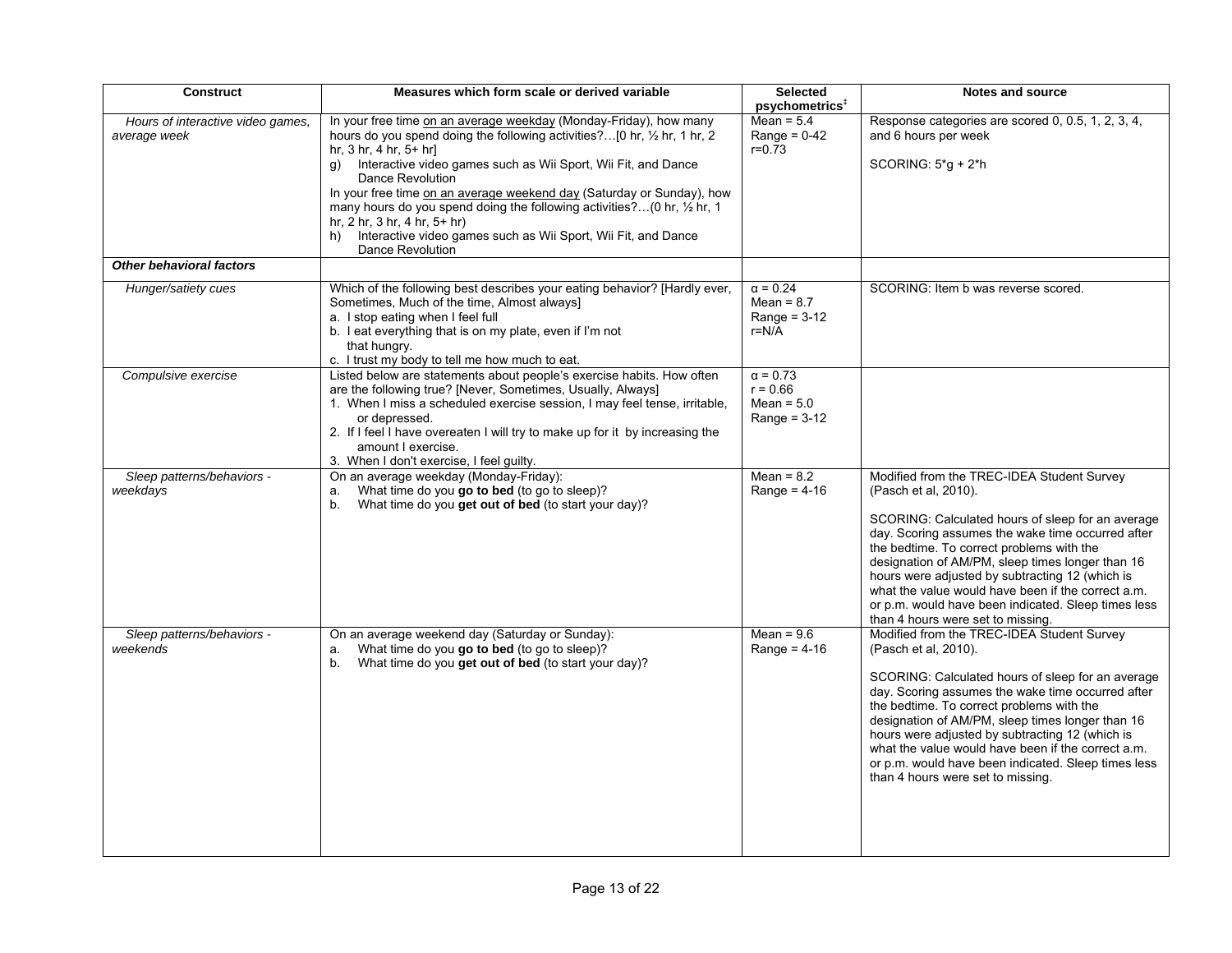| <b>Construct</b>                                       | Measures which form scale or derived variable                                                                                                                                                                                                                                                                                                                                                  | <b>Selected</b><br>psychometrics <sup>+</sup>                                                                                                                      | <b>Notes and source</b>                                                                                                                                                       |
|--------------------------------------------------------|------------------------------------------------------------------------------------------------------------------------------------------------------------------------------------------------------------------------------------------------------------------------------------------------------------------------------------------------------------------------------------------------|--------------------------------------------------------------------------------------------------------------------------------------------------------------------|-------------------------------------------------------------------------------------------------------------------------------------------------------------------------------|
| <b>STUDY OUTCOMES</b>                                  |                                                                                                                                                                                                                                                                                                                                                                                                |                                                                                                                                                                    |                                                                                                                                                                               |
| <b>Body image</b>                                      | How satisfied are you with your: (5-point Likert scale -Very dissatisfied to<br>Very satisfied)<br>Height<br>а.<br>Weight<br>b.<br>Body shape<br>C.<br>Waist<br>d.<br>Hips<br>е.<br>Thighs<br>f.<br>Stomach<br>g.<br>Face<br>h.<br>Body build<br>i.<br>Shoulders<br>Muscles<br>k.<br>Chest<br>I.<br>Overall body fat<br>m.                                                                     | Items a-j:<br>$\alpha = 0.93$<br>$r = 0.67$<br>Mean = $33.9$<br>Range = $10-50$<br>Items a-m:<br>$\alpha = 0.94$<br>$r = 0.66$<br>Mean = $43.8$<br>Range = $13-65$ |                                                                                                                                                                               |
| Body satisfaction - body build                         | How satisfied are you with your: (5-point Likert scale -Very dissatisfied to<br>Very satisfied)<br>Body build<br>a.<br>Shoulders<br>b.<br>Muscles<br>C.<br>d.<br>Chest                                                                                                                                                                                                                         | $\alpha = 0.89$<br>$r = 0.60$<br>Mean = $14.0$<br>Range = $4-20$                                                                                                   |                                                                                                                                                                               |
| Body satisfaction - fatness                            | How satisfied are you with your: (5-point Likert scale -Very dissatisfied to<br>Very satisfied)<br>Weight<br>а.<br>Body shape<br>b.<br>Waist<br>c.<br>Hips<br>d.<br>Thighs<br>е.<br>Stomach<br>f.<br>Overall body fat<br>α.                                                                                                                                                                    | $\alpha = 0.94$<br>$r = 0.73$<br>Mean = $22.4$<br>Range = $7-35$                                                                                                   |                                                                                                                                                                               |
| <b>Weight control behaviors</b>                        |                                                                                                                                                                                                                                                                                                                                                                                                |                                                                                                                                                                    |                                                                                                                                                                               |
| Healthy weight control $-6$<br>behaviors               | How often have you done each of the following things in order to lose<br>weight or keep from gaining weight during the past year? (Never, Rarely,<br>Sometimes, On a regular basis)<br>a) Exercised<br>b) Ate more fruits and vegetables<br>c) Ate less high-fat foods<br>d) Ate less sweets<br>e) Drank less soda pop (not including diet pop)<br>f) Watched my portion sizes (serving sizes) | $\alpha = 0.88$<br>$r = 0.71$<br>Mean = $15.6$<br>Range = $6-24$                                                                                                   | SCORING: The response categories were assigned<br>the values 1 (never) $-4$ (on a regular basis).                                                                             |
| Healthy weight control $-6$<br>behaviors, dichotomized | How often have you done each of the following things in order to lose<br>weight or keep from gaining weight during the past year? (Never, Rarely,<br>Sometimes, On a regular basis)<br>a) Exercised<br>b) Ate more fruits and vegetables<br>c) Ate less high-fat foods<br>d) Ate less sweets<br>e) Drank less soda pop (not including diet pop)<br>f) Watched my portion sizes (serving sizes) | $\alpha = 0.83$<br>$r = 0.62$<br>Mean = $3.6$<br>Range = $0-6$<br>$po(>=1$ behavior) =<br>91%                                                                      | SCORING: The response categories never and<br>rarely were assigned the value '0'. The response<br>categories sometimes and on a regular basis were<br>assigned the value '1'. |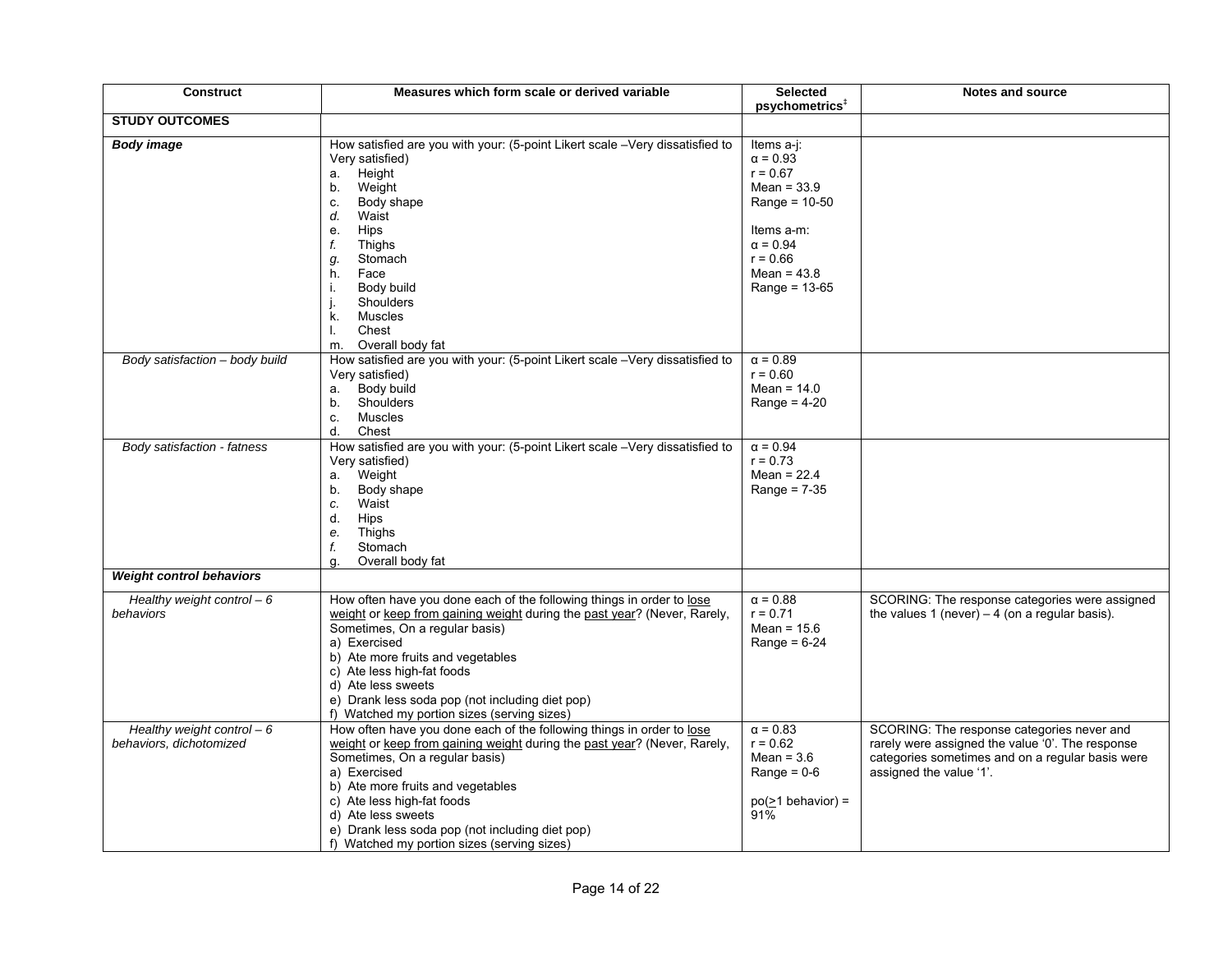| <b>Construct</b>                                       | Measures which form scale or derived variable                                                                                                                                                                                                                                                                                                                                                                         | <b>Selected</b><br>psychometrics <sup>#</sup>                                                    | Notes and source                                                                                                                                                              |
|--------------------------------------------------------|-----------------------------------------------------------------------------------------------------------------------------------------------------------------------------------------------------------------------------------------------------------------------------------------------------------------------------------------------------------------------------------------------------------------------|--------------------------------------------------------------------------------------------------|-------------------------------------------------------------------------------------------------------------------------------------------------------------------------------|
| Healthy weight control $-4$<br>behaviors               | How often have you done each of the following things in order to lose<br>weight or keep from gaining weight during the past year? (Never, Rarely,<br>Sometimes, On a regular basis)<br>a) Exercised<br>b) Ate more fruits and vegetables<br>c) Ate less high-fat foods<br>d) Ate less sweets                                                                                                                          | $\alpha = 0.84$<br>$r = 0.74$<br>Mean = $10.8$<br>Range = $4-16$                                 | SCORING: The response categories were assigned<br>the values 1 (never) $-4$ (on a regular basis)                                                                              |
| Healthy weight control $-4$<br>behaviors, dichotomized | How often have you done each of the following things in order to lose<br>weight or keep from gaining weight during the past year? (Never, Rarely,<br>Sometimes, On a regular basis)<br>a) Exercised<br>b) Ate more fruits and vegetables<br>c) Ate less high-fat foods<br>d) Ate less sweets                                                                                                                          | $\alpha$ = 0.77<br>$r = 0.61$<br>Mean = $2.6$<br>Range = $0-4$<br>$po(\geq 1$ behavior) =<br>88% | SCORING: The response categories never and<br>rarely were assigned the value '0'. The response<br>categories sometimes and on a regular basis were<br>assigned the value '1'. |
| Unhealthy weight control                               | Have you done any of the following things in order to lose weight or keep<br>from gaining weight during the past year? (Yes/No)<br>Fasted<br>a)<br>b)<br>Ate very little food<br>Took diet pills<br>C)<br>d)<br>Made myself vomit (throw up)<br>Used laxatives<br>e)<br>Used diuretics<br>f)<br>Used food substitute (powder/special drink) (yrsubst_10)<br>g)<br>Skipped meals<br>h)<br>i)<br>Smoked more cigarettes | $Mean = 0.9$<br>Range = $0-9$<br>$r = 0.76$<br>po(>1 behavior)<br>$= 85%$                        |                                                                                                                                                                               |
| Extreme unhealthy weight control                       | Have you done any of the following things in order to lose weight or keep<br>from gaining weight during the past year? (Yes/No)<br>Took diet pills<br>a)<br>Made myself vomit (throw up)<br>b)<br>c)<br>Used laxatives<br>d)<br>Used diuretics                                                                                                                                                                        | Mean = $0.1$<br>Range = $0-4$<br>$r = 0.66$<br>$po(\geq 1$ behavior) =<br>96%                    |                                                                                                                                                                               |
| Less extreme unhealthy weight<br>control               | Have you done any of the following things in order to lose weight or keep<br>from gaining weight during the past year? (Yes/No)<br>Fasted<br>a)<br>Ate very little food<br>b)<br>Used food substitute (powder/special drink)<br>C)<br>d)<br>Skipped meals<br>Smoked more cigarettes<br>e)                                                                                                                             | $Mean = 0.9$<br>Range = $0-5$<br>$r = 0.\overline{7}6$<br>po(>1 behavior)<br>$= 85\%$            |                                                                                                                                                                               |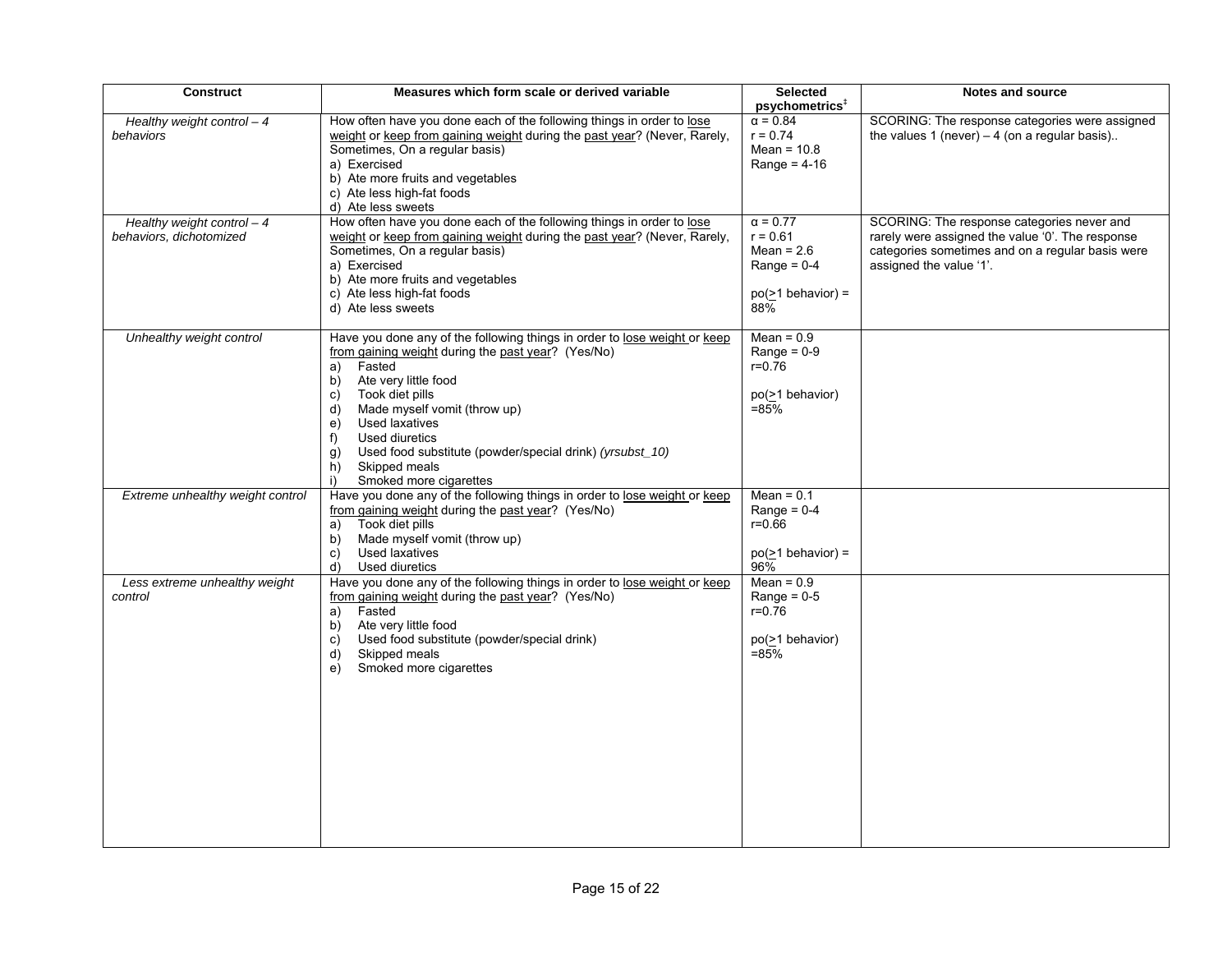| <b>Construct</b>                                                         | Measures which form scale or derived variable                                                                                                                                                                                                                                                                                                                                                                                                                                                                                                                                                                                    | <b>Selected</b><br>psychometrics <sup>‡</sup> | <b>Notes and source</b>                                                                                                                                                                  |
|--------------------------------------------------------------------------|----------------------------------------------------------------------------------------------------------------------------------------------------------------------------------------------------------------------------------------------------------------------------------------------------------------------------------------------------------------------------------------------------------------------------------------------------------------------------------------------------------------------------------------------------------------------------------------------------------------------------------|-----------------------------------------------|------------------------------------------------------------------------------------------------------------------------------------------------------------------------------------------|
| <b>Physical activity</b>                                                 |                                                                                                                                                                                                                                                                                                                                                                                                                                                                                                                                                                                                                                  |                                               |                                                                                                                                                                                          |
| TOTAL hours of physical activity,<br>usual week                          | In a usual week, how many hours do you spend doing the following<br>activities? (None, Less than 1/2 hour a week, 1/2 -2 hours a week, 2-4<br>hours a week, 4-6 hours a week, 6+ hours a week)<br>Strenuous exercise (Heart beats rapidly) Examples: biking fast, aerobic<br>dancing, running, jogging, swimming laps, rollerblading, skating,<br>lacrosse, tennis, cross-country skiing, soccer, basketball, football.<br>Moderate exercise (not exhausting)<br>Examples: walking quickly, baseball, gymnastics, easy bicycling,<br>volleyball, skiing, dancing, skateboarding, snowboarding.<br>Mild exercise (minimal effort) | $Mean = 8.4$<br>Range = $0-24$<br>$r = 0.74$  | Response categories are scored:<br>$none = 0$ ,<br>less than $\frac{1}{2}$ hr/wk = 0.3,<br>$\frac{1}{2}$ -2 hr/wk = 1.3.<br>2-4 hr/wk = $3.3$ .<br>4-6 hr/wk = $5.3$ ,<br>$6+$ hr/wk = 8 |
|                                                                          | Examples: walking slowly (to school, to friend's house, etc.), bowling,<br>golf, fishing, snowmobiling, yoga.                                                                                                                                                                                                                                                                                                                                                                                                                                                                                                                    |                                               |                                                                                                                                                                                          |
| Hours of mild physical activity,<br>usual week                           | In a usual week, how many hours do you spend doing the following<br>activities? (None, Less than 1/2 hour a week, 1/2 -2 hours a week, 2-4<br>hours a week, 4-6 hours a week, 6+ hours a week)<br>Mild exercise (minimal effort)<br>Examples: walking slowly (to school, to friend's house, etc.), bowling,                                                                                                                                                                                                                                                                                                                      | Mean = $2.6$<br>Range = $0-8$<br>$r = 0.54$   | Response categories are scored:<br>$none = 0$ ,<br>less than $\frac{1}{2}$ hr/wk = 0.3,<br>$\frac{1}{2}$ -2 hr/wk = 1.3,<br>2-4 hr/wk = $3.3$ .<br>4-6 hr/wk = $5.3$                     |
|                                                                          | golf, fishing, snowmobiling, yoga.                                                                                                                                                                                                                                                                                                                                                                                                                                                                                                                                                                                               |                                               | $6+$ hr/wk = 8                                                                                                                                                                           |
| TOTAL hours of moderate and<br>vigorous physical activity, usual<br>week | In a usual week, how many hours do you spend doing the following<br>activities? (None, Less than 1/2 hour a week, 1/2 -2 hours a week, 2-4<br>hours a week, 4-6 hours a week, 6+ hours a week)<br>Strenuous exercise (Heart beats rapidly) Examples: biking fast,<br>aerobics, jogging, basketball, swimming laps, soccer, rollerblading<br>Moderate exercise (not exhausting) Examples: walking quickly, easy<br>bicycling, volleyball, skiing, dancing, skateboarding, snowboarding.                                                                                                                                           | Mean = $5.8$<br>Range = $0-16$<br>$r = 0.73$  | Response categories are scored:<br>$none = 0.$<br>less than $\frac{1}{2}$ hr/wk = 0.3,<br>$\frac{1}{2}$ -2 hr/wk = 1.3,<br>2-4 hr/wk = $3.3$<br>4-6 hr/wk = $5.3$<br>$6+$ hr/wk = 8      |
| Hours of moderate physical<br>activity, usual week                       | In a usual week, how many hours do you spend doing the following<br>activities? (None, Less than 1/2 hour a week, 1/2 -2 hours a week, 2-4<br>hours a week, 4-6 hours a week, 6+ hours a week)<br>Moderate exercise (not exhausting)<br>Examples: walking quickly, baseball, gymnastics, easy bicycling,<br>volleyball, skiing, dancing, skateboarding, snowboarding.                                                                                                                                                                                                                                                            | Mean = $2.8$<br>Range = $0-8$<br>$r = 0.53$   | Response categories are scored:<br>$none = 0.$<br>less than $\frac{1}{2}$ hr/wk = 0.3,<br>$\frac{1}{2}$ -2 hr/wk = 1.3,<br>2-4 hr/wk = $3.3$<br>4-6 hr/wk = $5.3$ .<br>$6+$ hr/wk = 8    |
| Hours of vigorous physical<br>activity, usual week                       | In a usual week, how many hours do you spend doing the following<br>activities? (None, Less than 1/2 hour a week, 1/2 -2 hours a week, 2-4<br>hours a week, 4-6 hours a week, 6+ hours a week)<br>Strenuous exercise (Heart beats rapidly) Examples: biking fast, aerobic<br>dancing, running, jogging, swimming laps, rollerblading, skating,<br>lacrosse, tennis, cross-country skiing, soccer, basketball, football.                                                                                                                                                                                                          | Mean = $3.0$<br>Range = $0-8$<br>$r = 0.72$   | Response categories are scored:<br>$none = 0$ ,<br>less than $\frac{1}{2}$ hr/wk = 0.3,<br>$\frac{1}{2}$ -2 hr/wk = 1.3,<br>2-4 hr/wk = $3.3$ .<br>4-6 hr/wk = $5.3$ ,<br>$6+$ hr/wk = 8 |
| <b>Weight status</b>                                                     |                                                                                                                                                                                                                                                                                                                                                                                                                                                                                                                                                                                                                                  |                                               |                                                                                                                                                                                          |
| BMI, measured                                                            |                                                                                                                                                                                                                                                                                                                                                                                                                                                                                                                                                                                                                                  | Median = $22.2$<br>Range: 14-56               | The correlation of measured and self-reported BMI<br>was r=0.88 for both female and male adolescents.                                                                                    |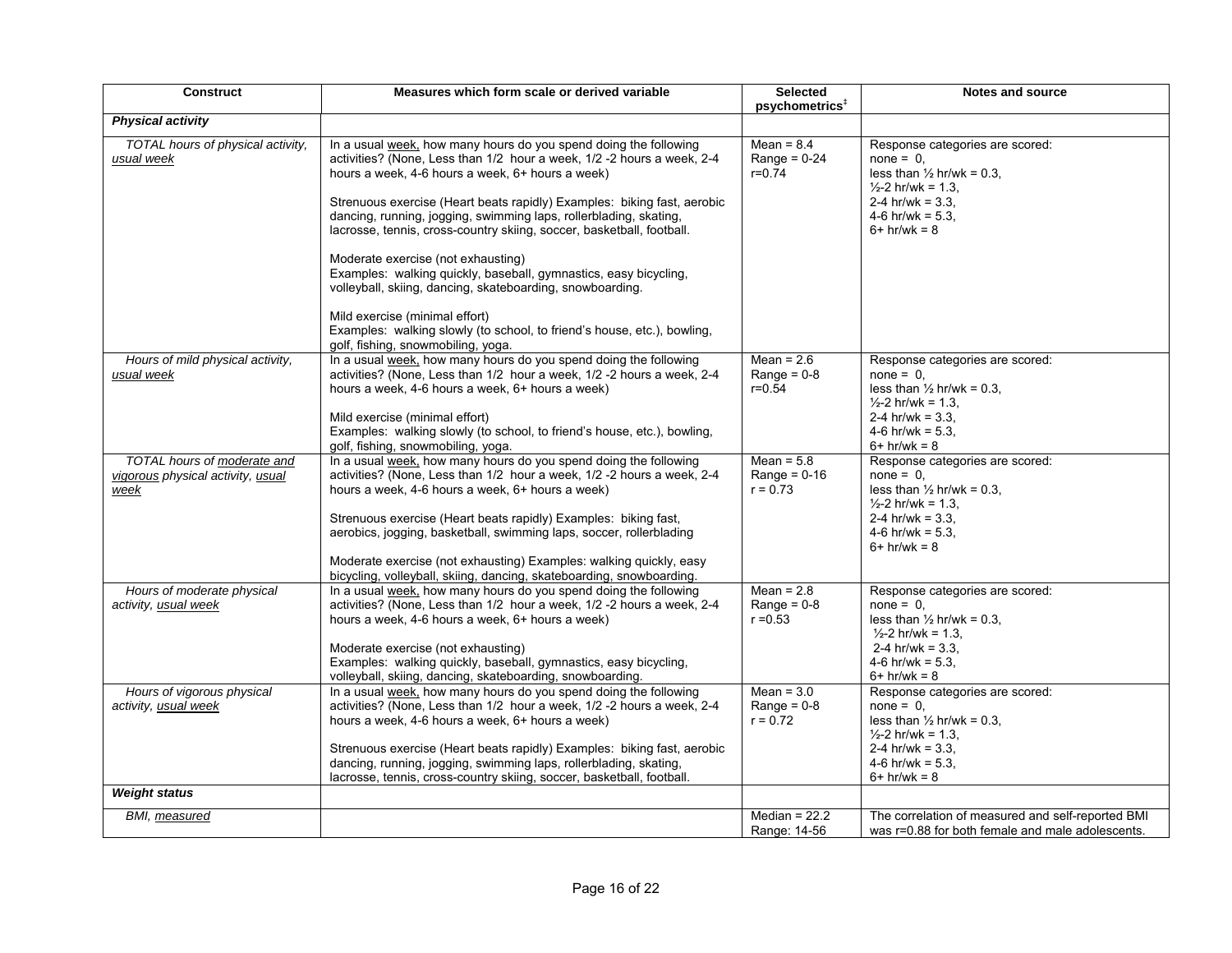| Construct        | Measures which form scale or derived variable | Selected<br>psychometrics <sup>+</sup> | Notes and source |
|------------------|-----------------------------------------------|----------------------------------------|------------------|
| BMI, self-report | How tall are vou?<br>feet<br>inches           | Median = $21.8$                        |                  |
|                  | How much do you weigh?<br>pounds              | Range: 11-58                           |                  |
|                  |                                               | $*$ r=0.94                             |                  |

**‡Key:** 

 **Theoretical ranges indicated in the table assume no missing responses. Actual ranges are given for weight status variables.** 

 **po = percent agreement** 

 **\*r = test-retest Pearson correlation** 

 **r = test-restest Spearman correlation** 

## **References:**

Ackard DM, Brehm BJ, Steffen JJ. Exercise and eating disorders in college-aged women: Profiling excessive exercisers. *Eating Disorders*. 2002;10:31-47.

Allen ML, Elliott MN, Morales LS, Diamant AL, Hambarsoomain K, Schuster MA. Adolescent participation in preventive health behaviors, physical activity, and nutrition: Differences across immigrant generations for Asians and Latinos compared with Whites. *Am J Pub Health*. 2007;97:337-343.

Barber BK, Olsen JE, Shagle S. Associations between parental psychological and behavioral control and youth internalized and externalized behaviors. *Child Development*. 1994;65:1120-1136.

Barber BK. Parental psychological control: revisiting a neglected construct. *Child Development*. 1996;67:3296-3319.

Barr-Anderson DJ, van den Berg P, Neumark-Sztainer D, Story M. Characteristics associated with older adolescents who have a television in their bedrooms. *Pediatrics.* 2008;121(4):718-724.(a)

Barr-Anderson DJ, Neumark-Sztainer D, Schmitz KH, Ward DS, Conway TL, Pratt C, Baggett CD, Lytle L, Pate RR. But I like PE: factors associated with enjoyment of physical education class in middle school girls. *Research Quarterly for Exercise and Sport*. 2008;79(1):18-27.(b)

Barr Taylor C, Sharpe T, Shisslak C, Bryson S, Estes LS, Gray N, McKnight KM, Crago M, Kraemer HC, Killen JD. Factors associated with weight concerns in adolescent girls. *Int J Eat Disord*. 1998; 24:31-42.

Birch LL, Fisher JO, Grimm-Thomas K, Markey CN, Sawyer R, Johnson SL. Confirmatory factor analysis of the Child Feeding Questionnaire: a measure of parental attitudes, beliefs and practices about child feeding and obesity proneness. *Appetite*. 2001;36:201-210.

Birnbaum A, Lytle L, Murray D, Story M, Perry C, Boutelle K. Survey development for assessing correlates of young adolescents' eating. *Am J Health Behav.* 2002;26(4):284-295.

Blum R, Harris L, Resnick M, Rosenwinkel K. *Technical Report on the Adolescent Health Survey.* Minneapolis, MN: University of Minnesota Adolescent Health Program; 1989.

Blumberg SJ, Bialostosky K, Hamilton WL, Briefel RR. The effectiveness of a short form of the household food security scale. *Am J Public Health*. 1999;89(8):1231-1234.

Bohannon RW, Maljanian R, Goethe J. Screening for depression in clinical practice: reliability and validity of a five-item subset of the CES-Depression. *Percept Mot Skills*. 2003;97(3 Pt 1):855-861.

Bond L, Clements J, Bertalli N, Evans-Whipp T, McMorris BJ, Patton GC, Toumbourou JW, Catalano R. A comparison of self-reported puberty using the Pubertal Development Scale and the Sexual Maturation Scale in a school-based epidemiologic survey. J Adolesc. 2006;29:709-720.

Boutelle K, Fulkerson JA, Neumark-Sztainer D, Story M. Mothers' perception of adolescent weight status: Are they accurate? *Obes Res*. 2004;12:1754-1757

Boutelle K, Fulkerson JA, Neumark-Sztainer D, Story M, French SA. Fast food for family meals: Relationships with parent and adolescent food intake, home food availability and weight status. *Public Health Nutr*. 2007;10:16-23. (a)

Boutelle KN, Birkeland RW, Hannan PJ, Story M, Neumark-Sztainer D. Associations between maternal concern for healthful eating and maternal eating behaviors, home food availability, and adolescent eating behaviors. *J Nutr Educ Behav.* 2007;39:248-256. (b)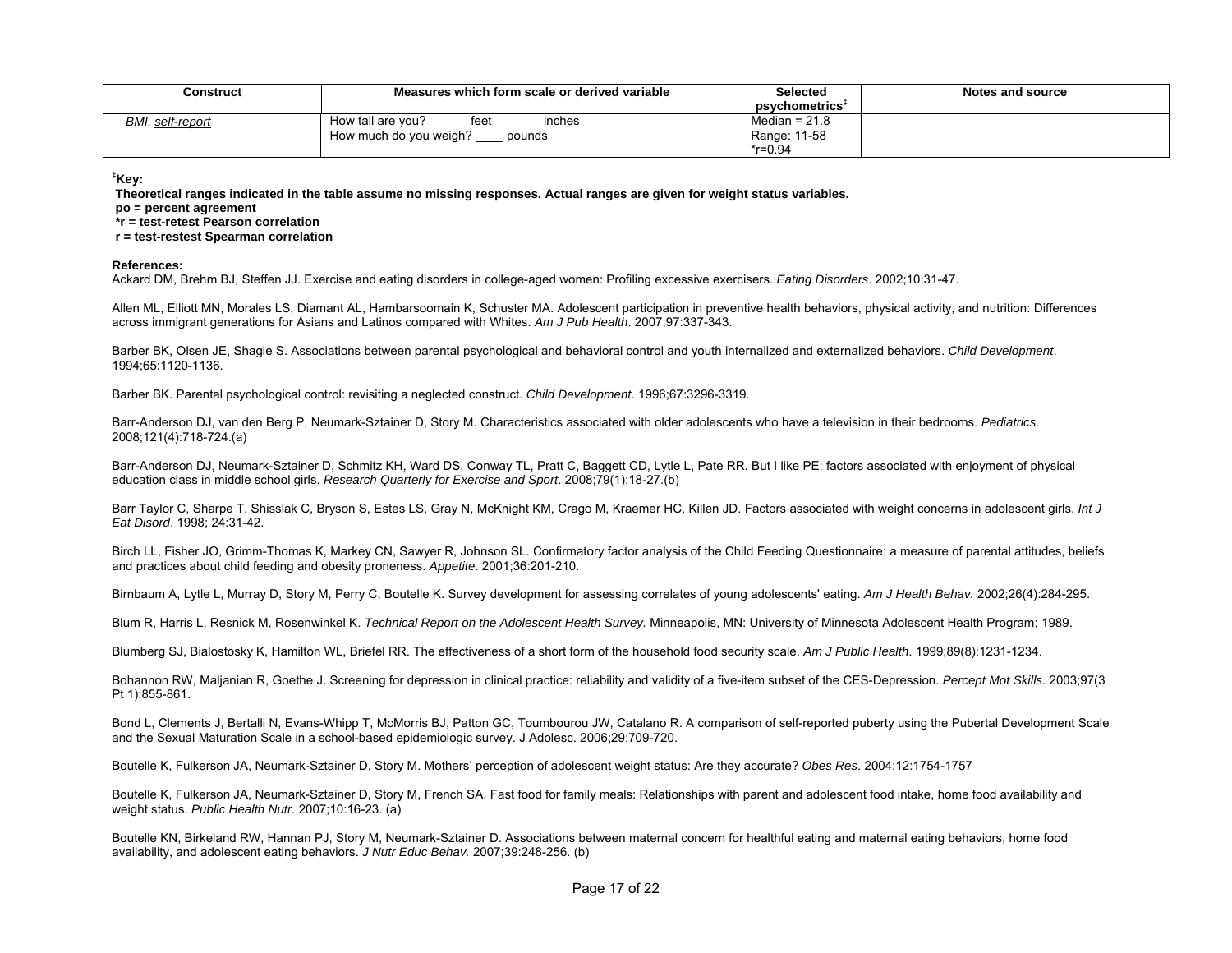Brener ND, Kann L, Smith TK. Reliability and validity of the School Health Policies and Programs Study 2000 questionnaires. *J Sch Health.* 2003; 73:29-37.

Cafri G, Thompson JK. Measuring male body image: A review of the current methodology. *Psychology of Men and Muscularity*. 2004;5(1):18-29.

Campbell KJ, Crawford DA, Salmon J, Carver A, Garnett SP, Baur LA. Associations between the home food environment and obesity-promoting eating behaviors in adolescence. *Obesity*. 2007;15(3):719-730.

Crawford D, Ball K, Mishra G, Salmon J, Timperio A. Which food-related behaviors are associated with healthier intakes of fruits and vegetables among women? *Public Health Nutr*. 2007;10(3):256-265.

Cusatis D, Shannon B. Influences on adolescent eating behavior. *J Adolesc Health.* 1996;18(1):27-34.

Cullen KW, Baranowski T, Rittenberry L, Cosart C, Herbert D, de Moor C. Child-reported family and peer influences on fruit, juice and vegetable consumption: reliability and validity of measures. *Health Educ Res*. 2001;16(2):187-200.

Davison KK. Activity-related support from parents, peers, and siblings and adolescents' physical activity: Are there gender differences? *Journal of Physical Activity and Health*. 2004;1:363-376.

Delva J, O'Malley PM, Johnston LD. Availability of more-healthy and less-healthy food choices in American schools: a national study of grade, racial/ethnic, and socioeconomic differences. *Am J Prev Med.* 2007:33(4S):S226-S239.

Demo DH, Acock AC. Family diversity and the division of domestic labor: how much have things really changed? *Family Relations*. 1993;42(3):323-331

Department of Health and Human Services, Centers for Disease Control and Prevention. Healthy Youth! SHPPS 2000. Available at: http://www.cdc.gov/HealthyYouth/shpps/. Accessed September 9, 2010.

Department of Health and Human Services, Centers for Disease Control and Prevention. Healthy Youth! SHPPS 2006. Available at: http://www.cdc.gov/HealthyYouth/shpps/. Accessed September 9, 2010.

Dishman RK, Motl RW, Sallis JF, Dunn AL, Birnbaum AS, Welk GJ, Bedimo-Rung AL, Voorhees CC, Jobe JB. Self-management strategies mediate self-efficacy and physical activity. Am J Prev Med. 2005;29(1):10-18.

D'Sousa, Forsyth A, Koepp J, et al. NEAT-GIS Protocols: Neighborhood Environment for Active Transport - - Geographic Information Systems. Version 2.0. 2010. http://www.designforhealth.net/pdfs/GIS\_Protocols/NEAT\_GIS\_V5\_0\_26Nov2010FIN.pdf. Accessed September 22, 2011.

Eaton DK, Brener ND, Kann L, Pittman V. High school student responses to different question formats assessing race/ethnicity. *J Adolesc Health*. 2007;41:488-494.

Eisenberg ME, Neumark-Sztainer D, Perry C. Peer harassment, school connectedness and academic achievement. *J Sch Health*. 2003;73(8):311-316.

Eisenberg ME, Neumark-Sztainer D, Story M, Perry C. The role of social norms and friends' influences on unhealthy weight-control behaviors among adolescent girls. *Social Science and Medicine*. 2005;60:1165-1173.

Epstein NB, Baldwin LM, Bishop D. The McMaster Family Assessment Device. *Journal of Marital and Family Therapy*. 1983;9(2):171-180.

Feldman S, Eisenberg ME, Neumark-Sztainer D, Story M. Associations between watching TV during family meals and dietary intake among adolescents. *J Nutr Educ Behav*. 2007;39:257-263.

Field AE, Austin SB, Camargo CA, Taylor CB, Striegel-Moore RH, Loud KJ, Colditz GA. Exposure to the mass media, body shape concerns, and use of supplements to improve weight and shape among male and female adolescents. *Pediatrics*. 2005;116(2):e214-20.

Forsyth A, Larson N, Lytle L, et al. LEAN-GIS Protocols: Local Environment for Activity and Nutrition - - Geographic Information Systems. Version 2.0. 2010. http://www.designforhealth.net/pdfs/LEAN\_Protocol\_V2\_120410.pdf. Accessed September 22, 2011.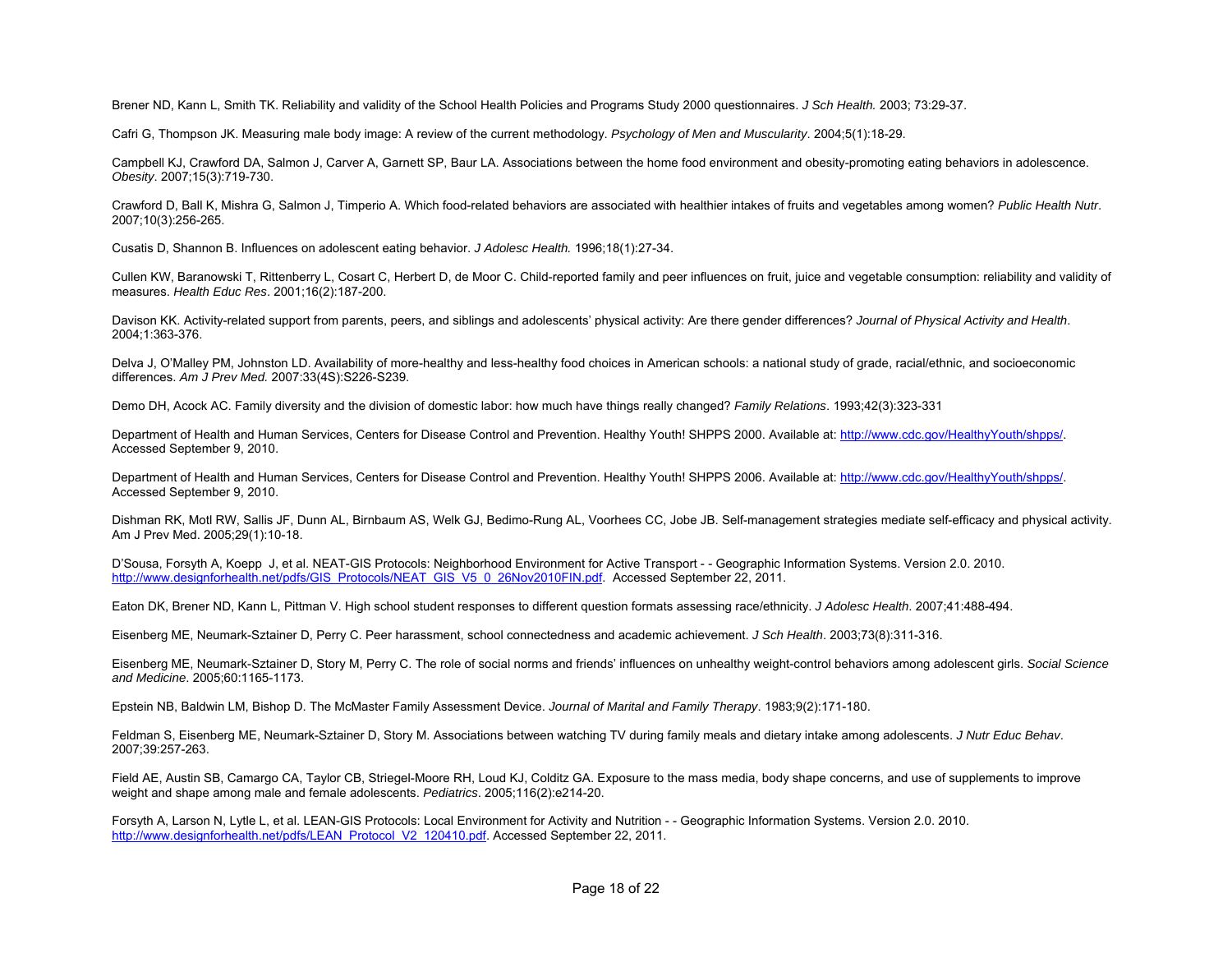French SA, Story M, Neumark-Sztainer D, Fulkerson JA, Hannan P. Fast food restaurant use among adolescents: associations with nutrient intake, food choices and behavioral and psychosocial variables. *Int J Obes Relat Metab Disord*. 2001;25:1823-1833.

Fulkerson JA, McGuire MT, Neumark-Sztainer D, Story M, French SA, Perry CL. Weight-related attitudes and behaviors of adolescent boys and girls who are encouraged to diet by their mothers. *Int J Obes*. 2002;1579-1587.

Fulkerson JA, Sherwood NE, Perry CL, Neumark-Sztainer D, Story M. Depressive symptoms and adolescent eating and health behaviors: a multi-faceted view in a population-based sample*. Prev Med*. 2004;38:865-875.

Fulkerson JA, Neumark-Sztainer D, Story M. Adolescent and parent views of family meals. *J Am Diet Assoc*. 2006;106:526-532.

Fulkerson JA, Rydell S, Kubik MY, Lytle L, Boutelle K, Story M, Neumark-Sztainer D, Dudovitz B, Garwick A. Healthy Home Offerings via the Mealtime Environment (HOME): feasibility, acceptability, and outcomes of a pilot study. *Obesity*. 2010;18(Suppl 1):S69-S74.

Godin G, Shepard R. A simple method to assess exercise behavior in the community. *Canadian Journal of Applied Sport Sciences.* 1985;10(3):141-146.

Goel MS, McCarthy EP, Phillips RS, Wee CC. Obesity among U.S. immigrant subgroups by duration of residence. *JAMA*. 2004;292:2860-2867.

Gorden-Larsen P, Harris KM, Ward DS, Popkin BM. Acculturation and overweight-related behaviors among Hispanic immigrants to the U.S.: the National Longitudinal Study of Adolescent Health. *Social Science & Medicine*. 2003;57:2023-2034.

Gortmaker SL, Cheung LW, Peterson KE, Chomitz G, Cradle JH, Dart H, Fox MK, Bullock RB, Sobol AM, Colditz G, Field AE, Laird N. Impact of a school-based interdisciplinary intervention on diet and physical activity among urban primary school children: eat well and keep moving. *Arch Pediatr Adolesc Med*. 1999; 153(9):975-983.

Hanson NI, Neumark-Sztainer D, Eisenberg M, Story M, Wall M. Associations between parental report of the home food environment and adolescent intakes of fruits, vegetables, and dairy foods. *Public Health Nutr*. 2005;8(1):77-85.

Harnack L, Story M, Martinson B, Neumark-Sztainer D, Stang J. Guess who's cooking? The role of men in meal planning, shopping, and preparation in US families. *J Am Diet Assoc.* 1998;98(9):995-1000.

Harvard School of Public Health Nutrition Department WebPage. Available: http://regepi.bwh.harvard.edu/health. Accessed: September 9, 2010.

Himes JH, Hannan P, Wall M, Neumark-Sztainer D. Factors associated with errors in self-reports of stature, weight, and body mass index in Minnesota adolescents. *Ann Epidemiol*. 2005;15:272-278.

Jeffery R, French S. Preventing weight gain in adults: The Pound of Prevention Study. *Am J Pub Health*. 1999;89(5):747-751.

Kandel D, Davies M. Epidemiology of depressive mood in adolescents. *Arch Gen Psychiatry*. 1982;39(10):1205-1212.

Kaur H, Li C, Nazir N, Choi WS, Resnicow K, Birch LL, Ahluwalia JS. Confirmatory factor analysis of the child-feeding questionnaire among parents of adolescents. *Appetite*. 2006;47:36-45.

Kruesman M, Hsu E, Vella K, Jones F, Balancing parenting and work: understanding women's work orientations and working realities, and pressures of balancing parenting and work. Australian Institute of Family Studies Conference Presentation. February 2003.

Linde LA, Jeffery RW, French SA, Pronk NP, Boyle RG. Self-weighing in weight gain prevention and weight loss trials. *Ann Behav Med*. 2005;30(3):210-216.

Lytle LA, Birnbaum A, Boutelle K, Murray DM. Wellness and risk communication from parent to teen: the "Parental Energy Index." *Health Educ*. 1999;5:207-214.

McGuire M, Jeffery R, French S, Hannan P, Murray D. Predictors of weight gain in the Pound of Prevention study. *Int J Obesity*. 2001;25:574-580.

McGuire MT, Neumark-Sztainer DR, Story M. Correlates of time spent in physical activity and television viewing in a multi-racial sample of adolescents. *Pediatr Exerc Science*. 2002;14:75-86.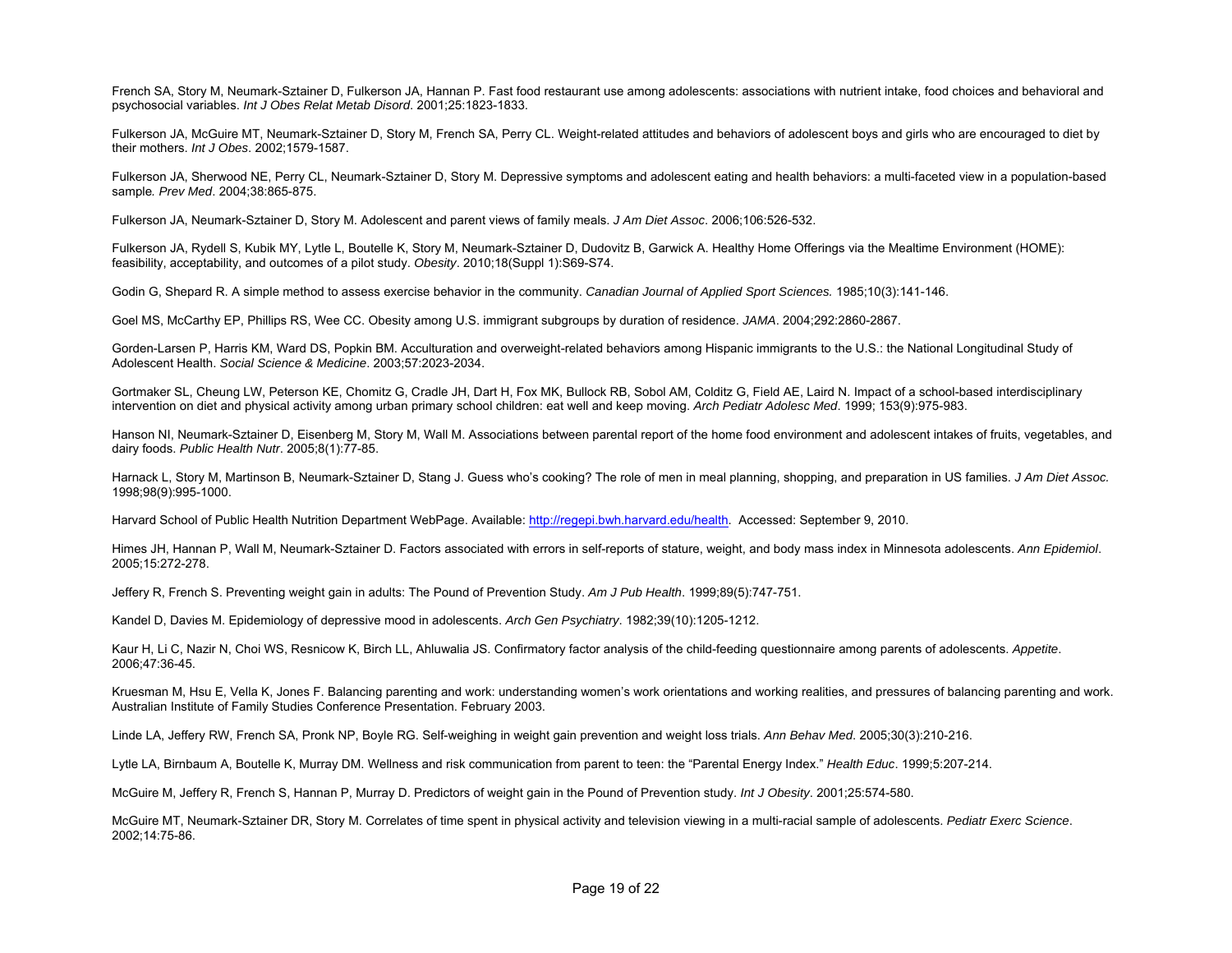Minneapolis Business Information Services. City of Minneapolis Crime Statistics and Reports. Available at: www.ci.minneapolis.mn.us/police/crime-statistics/. Accessed: September 9, 2010.

Motl RW, Dishman RK, Trost SG, Saunders RP, Dowda M, Felton G, Ward DS, Pate RR. Factorial validity and invariance of questionnaires measuring social-cognitive determinants of physical activity among girls. *Prev Med*. 2000:31(5):584-594.

Motl RW, Dishman RK, Saunders R, Dowda M, Felton G, Pate RR. Measuring enjoyment of physical activity in adolescent girls. *Am J Prev Med.* 2001;21(2):110-117.

Nelson M, Lytle L. Development and evaluation of a brief screener to estimate fast-food and beverage consumption among adolescents. *J Am Diet Assoc.* 2009;109:730-734.

Neumark-Sztainer D, Story M, Perry C, Casey M. Factors influencing food choices of adolescents: Findings from focus-group discussions with adolescents. J Am Diet Assoc. 1999;99(8):929-937.

Neumark-Sztainer D, Story M, Hannan P, Croll J. Overweight status and eating patterns among adolescents: where do youths stand in comparison with the *Healthy People 2010* Objectives? *Am J Pub Health.* May 2002;92(5):844-851.(a)

Neumark-Sztainer D, Croll J, Story M, Hannan PJ, French S, Perry C. Ethnic/racial differences in weight-related concerns and behaviors among adolescent girls and boys: Findings from Project EAT. *J Psychosom Res*. 2002;53:963-974.(b)

Neumark-Sztainer D, Hannan PJ, Story M, Croll J, Perry C. Family meal patterns: Associations with sociodemographic characteristics and improved dietary intake among adolescents. *J Am Diet Assoc*. 2003;103:317-322.(a)

Neumark-Sztainer D, Wall M, Perry C, Story M. Correlates of fruit and vegetable intake among adolescents: Findings from Project EAT. *Prev Med*. 2003;37:198-208.(b)

Neumark-Sztainer D, Wall M, Story M, Perry C. Correlates of unhealthy weight control behaviors among adolescent girls and boys: Implications for the primary prevention of disordered eating. Health Psychol. 2003;22:88-98.(c)

Neumark-Sztainer D, Wall M, Story M, Fulkerson J. Are family meal patterns associated with disordered eating behaviors among adolescents? *J Adolesc Health*. 2004;35:350-359.(a)

Neumark-Sztainer D, Goeden C, Story M, Wall M. Associations between body satisfaction and physical activity in adolescents: Implications for programs aimed at preventing a broad spectrum of weight-related disorders. *Eating Disorders*. 2004;12:125-137.(b)

Neumark-Sztainer D, Wall M, Guo J, Story M, Haines J, Eisenberg M. Obesity, disordered eating, and eating disorders in a longitudinal study of adolescents: How do dieters fare five years later? *J Am Diet Assoc*. 2006;106(4):559-568.

Neumark-Sztainer D. Bauer KW, Friend S, Hannan PJ, Story M, Berge JM. Family weight talk and dieting: how much do they matter for body dissatisfaction and disordered eating behaviors in adolescent girls? *J Adolesc Health.* 2010;47(3):270-276.

Nixon MK, Cloutier P, Jansson SM. Nonsuicidal self-harm in youth: a population-based survey. *CMAJ.* 2008;178(3):306-312.

Pasch KE, Laska MN, Lytle LA, Moe SG. Adolescent sleep, risk behaviors, and depressive symptoms: are they linked? *Am J Health Behav*. 2010;34(2):237-248.

Patten CA, Gillin JC, Farkas AJ, Gilpin EA, Berry CC, Pierce JP. Depressive symptoms in California adolescents: family structure and parental support. *J Adolesc Health*. 1997;20:271- 278.

Perreira KM, Harris KM, Lee D. Making it in America: High school completion by immigrant and native youth. *Demography*. 2006;43(3):511-536.

Perry CL, McGuire MT, Neumark-Sztainer D, Story M. Characteristics of vegetarian adolescents in a multi-ethnic urban population. *J Adolesc Health*. 2001;29:406-416.

Perry CL, McGuire MT, Neumark-Sztainer D, Story M. Adolescent vegetarians: How well do their dietary patterns meet the Healthy People 2010 objectives? .*Arch Pediatr Adolesc Med*. 2002;156:431-437.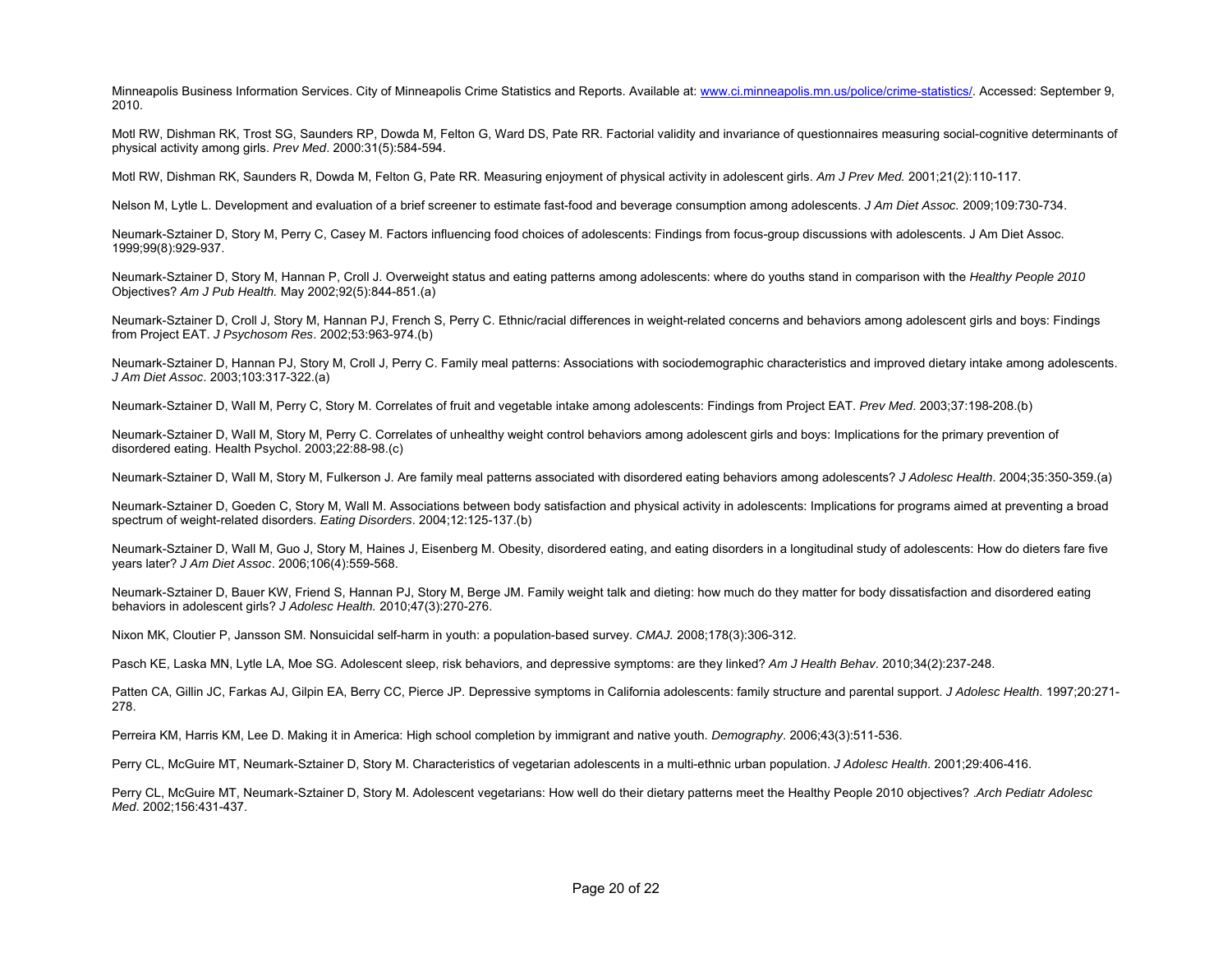Peterson KE, Field AE, Fox MK, Black B, Simon DS, Yeamans L, Bosch RJ, Smith-Fawzi MK, Gortmaker S, Colditz GA, Validation of the Youth Risk Behavioral Surveillance System (YRBSS) questions on dietary behaviors and physical activity among adolescent in grades 9 through 12. Report to the Division of School and Adolescent Health at the Centers for Disease Control and Prevention, 1996.

Petersen AC, Crockett L, Richards M, Boxer A. A self-report of pubertal status: Reliability, validity, and initial norms. Journal of Youth and Adolescence. 1988;17:117-133.

Pingitore R, Spring B, Garfield D. Gender differences in body satisfaction. *Obesity Res.* 1997;5(5):402-409.

Pratt M, Macera CA, Sallis JF, O'Donnell M, Frank LD. Economic interventions to promote physical activity. Application of the SLOTH Model. *Am J Prev Med*. 2004;27(3S):136-145.

Resnick M, Harris L, Blum R. The impact of caring and connectedness on adolescent health and well-being. *Journal of Paediatrics and Child Health.* 1993;29:S3-9.

Ricciardelli LA, McCabe MP. Psychometric evaluation of the Body Change Inventory: An assessment instrument for adolescent boys and girls. *Eating Behaviors*. 2002;3:45-59.

Radloff LS. The CES-D Scale: A self-report depression scale for research in the general population. *Applied Psychological Measurement*.1977;1:385-401.

Rifas-Shiman SL, Gillman MW, Field AE, Frazier L, Berkey CS, Tomeo CA, Colditz GA. Comparing physical activity questionnaires for youth. Seasonal vs Annual Format. Am J Prev Med. 2001;20(4):282-285.

Rosenberg M. *Society and the Adolescent Self Image*. Princeton, NJ: Princeton University Press; 1965.

Rockett HR, Wolf AM, Colditz GA. Development and reproducibility of a food frequency questionnaire to assess diets of older children and adolescents. *J Am Diet Assoc.* 1995;95(3):336-340.

Roberts D, Foehr U, Rideout V. Generation M: Media in the lives of 8-18 year-olds. Menlo Park, CA: Kaiser Family Foundation; 2005 March.

Rose D, Oliveira V. Nutrient intakes of individuals from food-insufficient households in the United States. *Am J Pub Health*. 1997;87:1956-61.

Saelens BE, Sallis JF, Black J, Chen D. Measuring perceived neighborhood environment factors related to walking/cycling. *Ann Behav Med*. 2002;24: S139.

Saelens BE, Sallis JF, Black J, Chen D. Neighborhood-based differences in physical activity: An environment scale evaluation. Am J Pub Health. 2003;93:1552-1558.

Saint Paul Police Department. Crime Analysis WebPage. Available at: http://www.stpaul.gov/index.aspx?NID=674. Accessed: September 9, 2010.

Sallis JF, Buono MJ, Roby JJ, Micale FG, Nelson JA. Seven-day recall and other physical activity self-report in children and adolescents. *Med Sci Sports Exerc*. 1993;25:99-108.

Sherwood N, Jeffery R, French S, Hannan P, Murray D. Predictors of weight gain in the Pound of Prevention study. *Int J Obesity*. 2000;24:395-403.

Sherwood NE, Neumark-Sztainer D, Story M, Beuhring T, Resnick MD. Weight-related sports involvement in girls: Who is at risk for disordered eating? *Am J Health Promot.*  2002;16(6):341-344.

Sirard JR, Nelson MC, Pereira MA, Lytle LA. Validity and reliability of a home environment inventory for physical activity and media equipment. *Int J Behav Nutr Phys Act*. 2008;5:24.

Smolak L, Murnen SK, Thompson JK. Sociocultural influences and muscle building in adolescent boys. *Psychology of Men & Masculinity*. 2005;6(4):227-239.

Steffen JJ, Brehm BJ. The dimensions of obligatory exercise. *Eating Disorders*. 1999;7:219-226.

Story M, Sherwood NE, Himes JH, Davis M, Jacobs DR, Cartwright Y, Smyth M, Rochon J. An after-school obesity prevention program for African-American girls: The Minnesota GEMS pilot study. *Ethnicity and Disease*. 2003;13(suppl 1): 54-64.

Terry-McElrath YM, O'Malley PM, Delva J, Johnston LD. The school food environment and student BMI and food consumption: 2004 to 2007 national data. *J Adolesc Health.* 2009;45(3 Suppl):S45-S56.

Thompson JK, Pasman L. The Obligatory Exercise Questionnaire. *Behavior Therapist*. 1991;14:137.